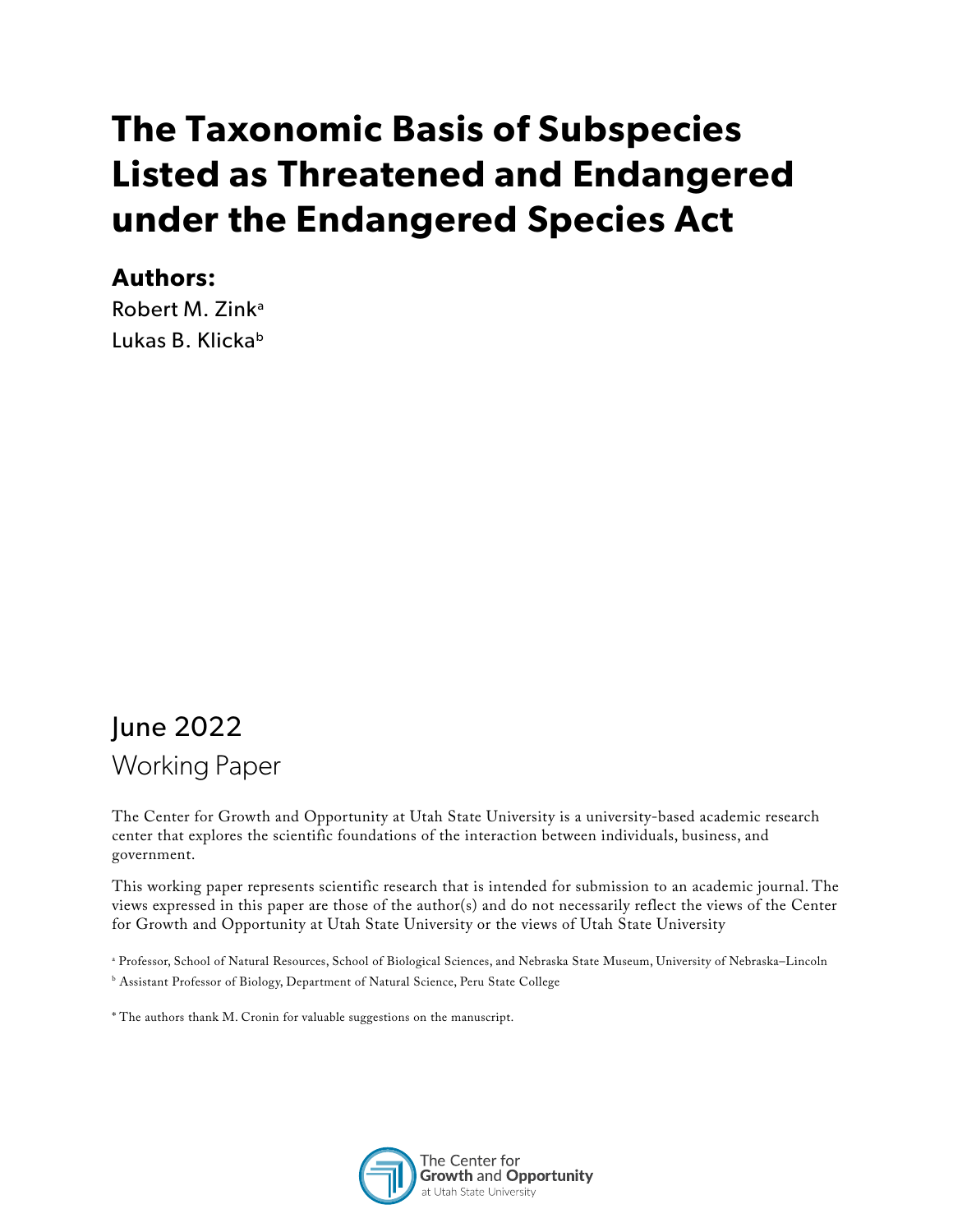### **Abstract**

More than 170 subspecies are listed as threatened or endangered under the US Endangered Species Act. Most of these subspecies were described decades ago using relatively primitive taxonomic methods. The status quo in government agencies is to accept all named subspecies as taxonomically valid. The US Fish and Wildlife Service basically defaults to taxonomists working with specific groups of organisms, and as a result there is no single definition of *subspecies* across plants and animals. However, the Integrated Taxonomic Information System maintained by the US Fish and Wildlife Service makes judgments about the validity of subspecies without providing supporting evidence. We find that subspecies designations repeatedly lack empirical and theoretical consistency, ranging from arbitrary divisions of single character clines to strongly supported evolutionary units. Valid tests today usually entail molecular analyses of variation within and among populations, including tests for significant differences between samples of the putative endangered subspecies and its nearest geographic relatives. Evaluation of data gathered since subspecies were described suggests that about one-third are valid, one-third are not, and one-third have not been tested. Therefore, it should not be assumed that because a subspecies is listed, it is taxonomically valid. Some new molecular methods (next-generation sequencing) will find differences between most if not all geographically separated populations, and it remains to be seen how these populations, whether named as subspecies or not, will be adjudicated under the Endangered Species Act. It will also be useful to explore whether listed subspecies are ecologically significant. A unified scheme to prioritize listed entities on the basis of their level of taxonomic and ecological significance is yet to be proposed or accepted.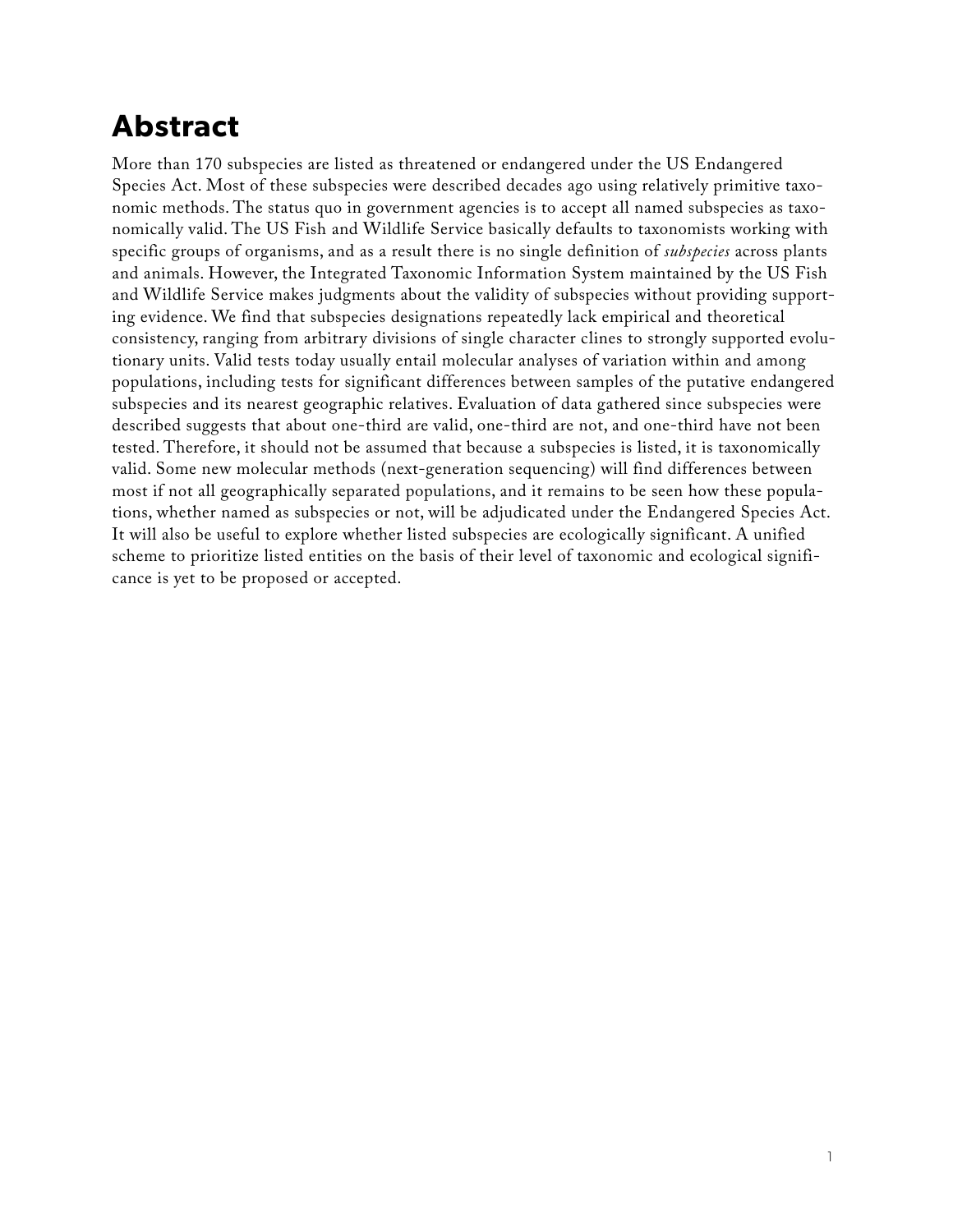## **Introduction to the Endangered Species Act and Taxonomic Categories**

The legislative basis for much of the conservation effort in the United States is the Endangered Species Act (ESA), passed in 1973 and modified in 1978, 1982, and 1988. Given its title, one might expect it to apply only to species, but in fact it also can be used to list subspecies and distinct population segments (vertebrates only) as threatened or endangered. Listing decisions usually come about when either a U.S. citizen or organization, or the Fish and Wildlife Service itself, determines that the population size of one of these taxonomic entities places it in danger of extinction (endangered) or in almost as much peril (threatened). The species or subspecies is placed on a list of candidate species, and the Fish and Wildlife Service is directed to use the best available scientific or commercial data in making a ruling as to whether the taxon merits listing as endangered or threatened. In this paper we examine the taxonomic category or rank of subspecies. In particular, we determine whether modern tests of subspecies limits have confirmed the validity of listed subspecies, most of which were described more than a half-century ago.

# **Taxonomic Background and the Concept of Subspecies**

#### **Taxonomy and Concepts of Species and Subspecies**

Systematists, taxonomists, and evolutionary biologists have struggled to define the term *species* for a century and a half. The biological species concept recognizes a species as a diagnosable distinct population or group of populations that is reproductively isolated from other such populations or groups. Lineage concepts, on the other hand, such as the phylogenetic species concept, recognize diagnosable populations or groups of populations as species irrespective of whether they can hybridize with other such groups (Cracraft 1983). That is, diagnosable subspecies of biological species would more than likely be considered phylogenetic species (Barrowclough et al. 2016). Many other species concepts have been offered, including recent ones that search for congruence among multiple loci or character sets: so-called species-delimitation approaches (Malaney et al. 2017). Several methods automate the process of converting data on molecular variation with and between populations into estimates of numbers of species (e.g., Luo et al. 2018).

Below the level of the species, the biological species concept considers geographically differing populations to be *subspecies* when they are distinguishable by phenotypic or genotypic characters and are (or are presumed to be) capable of hybridizing. In general, most lineage views of species do not consider subspecies, because diagnostically distinct populations that are (or are presumed to be) reproductively compatible would be considered species (de Queiroz 2007). Thus, the debate about species concepts is somewhat tangential to determining the geographic limits of populations proposed for listing, although some authors (e.g., Haig et al. 2006; Mallet 2007) have confused the relationship between species and subspecies concepts and the relevance of these concepts to conservation. Species are usually considered more important than the lower taxonomic ranks, and typically conservationists' question is to list or not to list them, whereas with subspecies, the question is often whether they are taxonomically valid in the first place. See contrasting views of wolf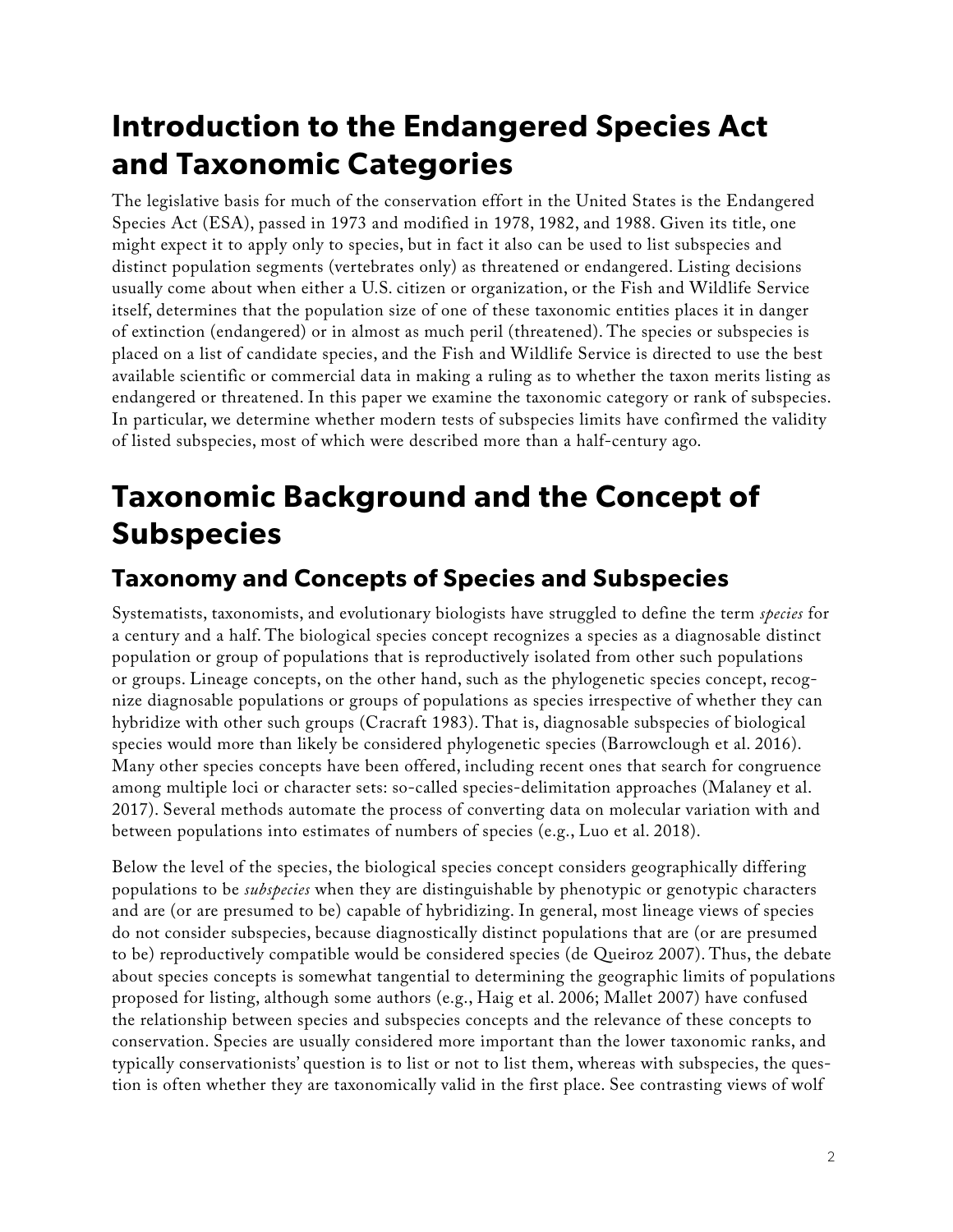(*Canis lupus*) species and subspecies taxonomy in which the same data were considered (National Academies of Sciences, Engineering, and Medicine 2019; Cronin et al. 2015).

#### **What Exactly Is a Subspecies?**

A subspecies is a formal taxonomic category that is specified by three Latin names: the genus name, the species name, and the subspecies name. Subspecies are described in different ways depending on the organism. Definitions of subspecies range from whatever a taxonomist says is valid to multi-character genetic and morphological assessments (Zink 1997). Some favor a rule in which 75% of individuals in a subspecies must be separable from 99% in another subspecies—clearly an arbitrary standard. Taylor et al. (2017) suggest that "a subspecies is a population, or collection of populations, that appears to be a separately evolving lineage with discontinuities resulting from geography, ecological specialization, or other forces that restrict gene flow to the point that the population or collection of populations is diagnosably distinct." For butterflies, Braby et al. (2012) concluded that "definition of subspecies be restricted to extant animal groups that comprise evolving populations representing partially isolated lineages of a species that are allopatric, phenotypically distinct, and have at least one fixed diagnosable character state, and that these character differences are (or are assumed to be) correlated with evolutionary independence according to population genetic structure." We believe that this definition provides sufficient criteria for recognizing a subspecies as valid and potentially qualified to be listed under the ESA should it become threatened or endangered. However, the subspecies category has been used in different ways by taxonomists in the same groups and in different groups. That is, the expectation from the definition proposed by Taylor et al. (2017) is evolutionary independence of subspecies, whereas the 75% rule carries no such connotation. This is a fundamentally important difference. The lack of consistency is presumably the reason the US Fish and Wildlife Service (USFWS) has no set definition of subspecies, instead relying on peer-reviewed literature that reflects the views of taxonomists in different groups. It would be beneficial to all involved if the USFWS would at least provide a minimal set of criteria for determining whether a subspecies is listable.

### **Historical Views on Subspecies**

Issues surrounding subspecies have drawn considerable attention. In 1992, National Academy scientist John C. Avise wrote,

Taxonomic assignments inevitably shape perceptions of biological diversity. Therefore, it is disconcerting that many subspecies and species descriptions trace to very limited information, often gathered in the last century, on the distributions of a small number of (usually morphological) traits with unknown genetic basis. Yet once a Latin binomial or trinomial is in the literature, the group of organisms to which it refers almost automatically assumes an aura of reality that may or may not be commensurate with its true evolutionary distinctiveness. Given the overriding importance of taxonomy on biodiversity recognition and management, increased attention should be devoted to taxonomic assessments (from molecular as well as other data). . . . Population managers should therefore keep an open mind regarding taxonomic realignments, particularly for populations within the majority of species that have remained poorly studied.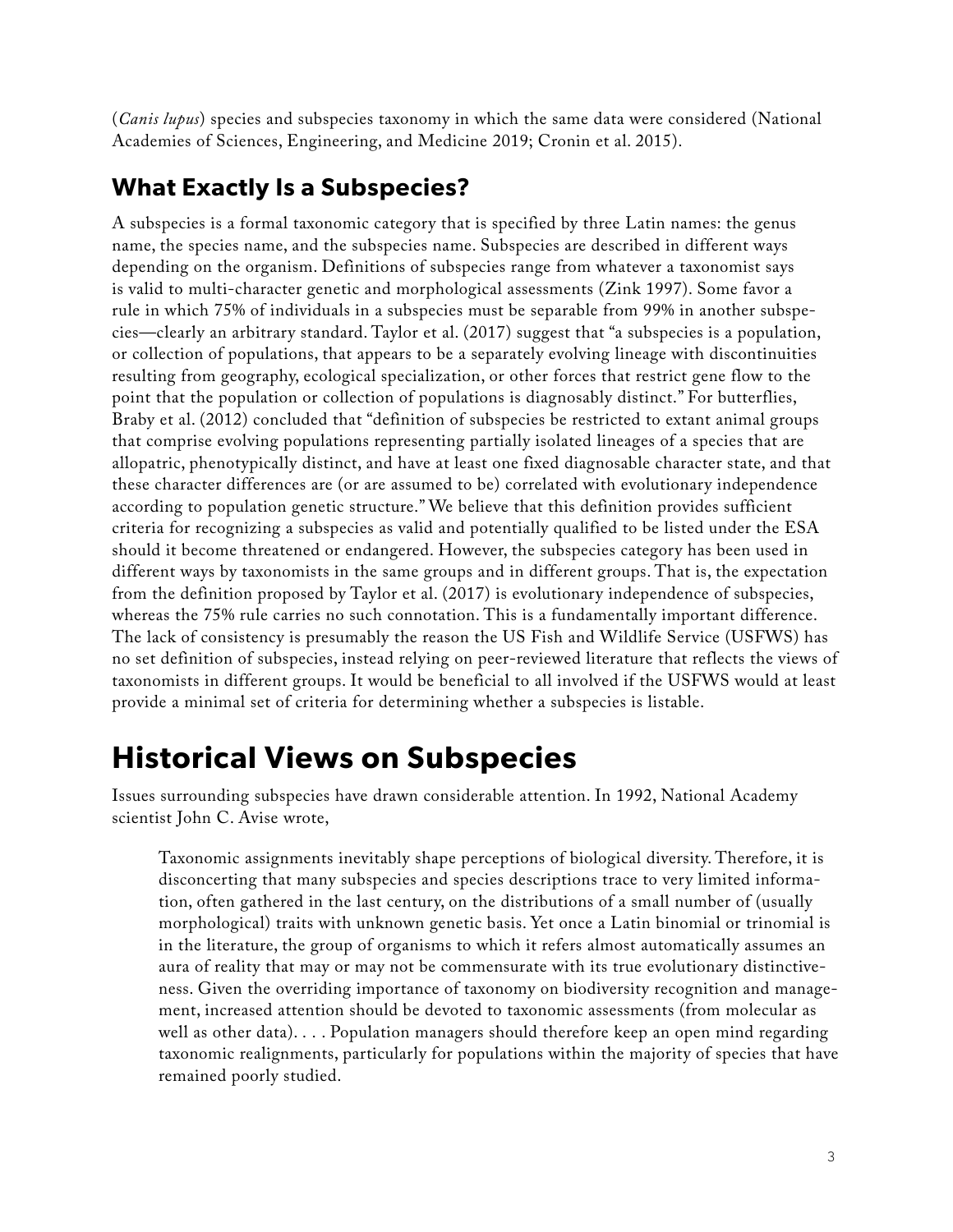Avise's sentiment could not be truer today, and it is not unique. In 1953, Wilson and Brown wrote, "The subspecies concept is the most critical and disorderly area of modern systematic theory." Mayr (1970) wrote, "This concept of the subspecies is fallacious. Species are not composites of uniform subtypes—subspecies—but consist of an almost infinite number of local populations, each in turn (in sexual species) consisting of genetically different individuals. . . . The better the geographic variation of a species is known, the more difficult it becomes to delimit subspecies and the more obvious it becomes that many such delimitations are quite arbitrary." Remsen (2005) commented on avian subspecies, "Is it any wonder, therefore, that the roster of formal subspecies, most described before the advent of statistical methods in ornithology, contains many names that refer only to arbitrary points on clines, average differences between populations, or zones of intergradation . . . rather than to discrete entities?" Barrowclough (1982) wrote, "It seems curious that qualitative examination of color or a few skin measurements of a few specimens, often without statistical tests for clines or without adequate sampling of intermediate geographic areas, frequently results in trinomials, while the authors of large, quantitative studies frequently avoid them. This strongly suggests to me that most subspecies are not to be taken too seriously." Zink (2004) wrote, "A massive reorganization of classifications is required so that the lowest ranks, be they species or subspecies, reflect evolutionary diversity. Until such reorganization is accomplished, the subspecies rank will continue to hinder progress in taxonomy, evolutionary studies and especially conservation." Lastly, Burbrink et al. (in press) state succinctly: "We argue that the use of subspecies is indefensible on philosophical and empirical grounds."

Of course, there are (at least) two sides to all issues. Patten and Remsen (2017) discount the concerns of Wilson and Brown (1953): "Wilson and Brown's point of view was easy to understand because in that era many subspecies were being described for trivial or inconsistent reasons and with no little effort to establish standards." Actually, Patten and Remsen (2017) inadvertently cast suspicion on subspecies listed under the ESA because, as we note below, 137 of the 176 subspecies (80%) were described before Wilson and Brown's paper appeared. As we also note below, many avian biologists support the recognition of subspecies, both as a tool for evolutionary research (Winker 2010) and for use in conservation decisions.

Nonetheless, it is difficult to state the problem any better than Avise did three decades ago. What Avise did not accomplish, however, was to provide the details that support his argument. That is, every taxonomic description of a new subspecies provides some kind of supporting data for its recognition and significance, including the number of specimens examined, the number and location of sampling sites and the extent of the range examined, the number and types of characters, and statistical methods for analyzing character data. The pertinent question is whether these descriptions of subspecies, many adduced with century-old "technology," are acceptable at face value today without assessments using modern technology. It seems obvious that conservationists should evaluate whether new technologies tend to validate or confirm the reality of a subspecies. We provide such an evaluation below.

#### **Subspecies Studies: Some Good and Some Bad**

Rigorous application of subspecies names has not historically been the status quo. Consider the Rio Grande subspecies (*Meleagris gallopavo intermedia*) of the North American wild turkey. The subspecific part of the scientific name, *intermedia*, was justified by the author (Sennett 1879) because it was his opinion that the turkey's appearance was "intermediate" between two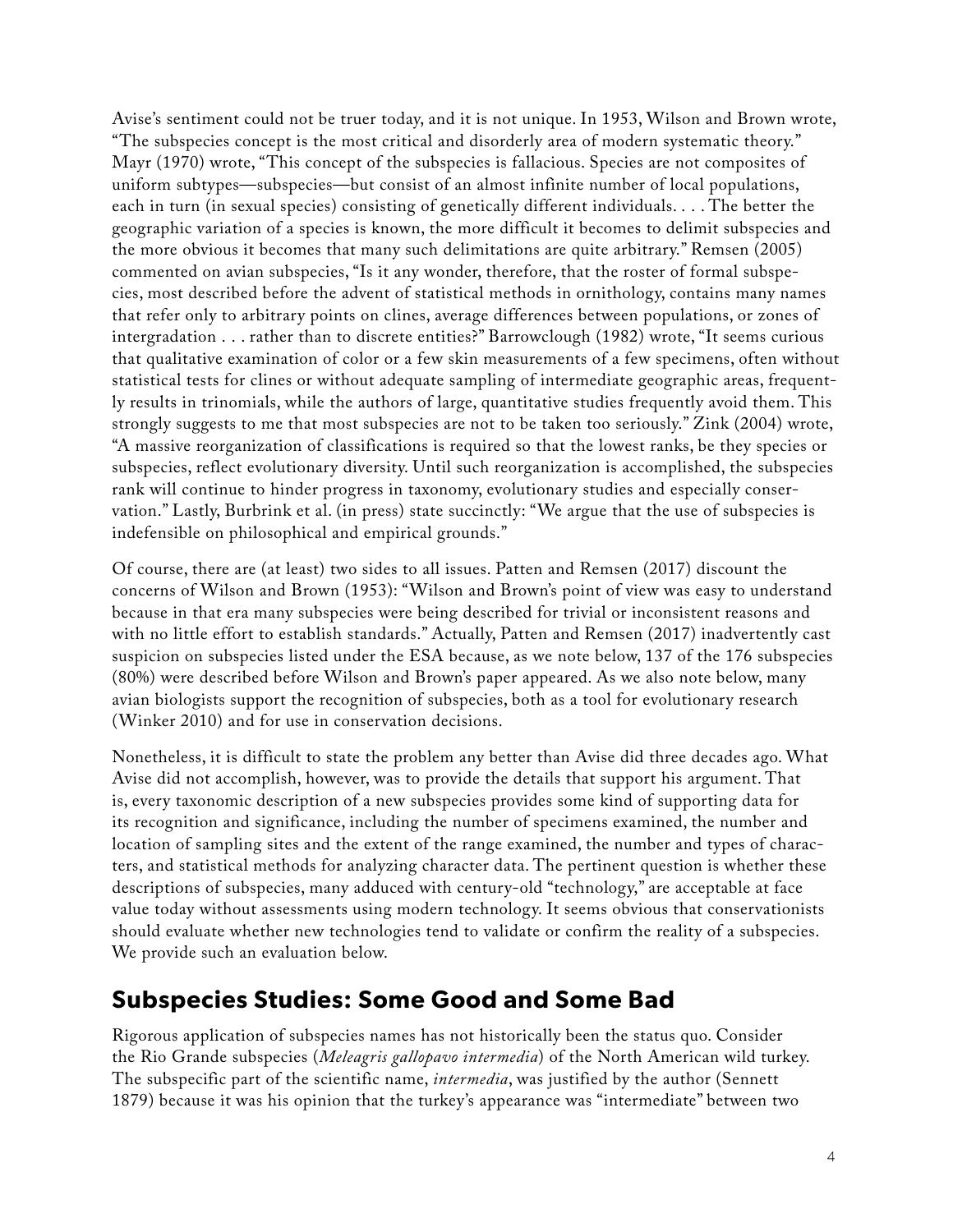other subspecies. Exactly where it starts and stops being intermediate was not documented by the author, which understandably confounds placement of subspecies boundaries. There can be no better example of Mayr's (1970) caricature of some subspecies than this turkey subspecies. Unless, perhaps, it is the subspecies of white-tailed deer(*Odocoileus virginianus leucurus*) from the Columbia River area that was described on the basis of a single specimen, which was later consumed by the hunter who harvested it.

There are several examples in which subspecies correspond to genetically or morphologically defined units that have experienced evolutionarily independent histories and therefore qualify for listing under the ESA. For example, the spotted owl (*Strix occidentalis*) has three subspecies: the northern spotted owl (*S. o. caurina*), California spotted owl (*S. o. occidentalis*), and Mexican spotted owl (*S. o. lucida*). Barrowclough et al. (2006; 2011) show that each subspecies is genetically distinct, with a narrow hybrid zone between northern and California spotted owls. Given their evolutionary independence, these subspecies are worthy of separate conservation status, and one could easily consider each one a species. Vázquez-Miranda et al. (2019) show that subspecies of the LeConte's thrasher (*Toxostoma lecontei*) found in the Vizcaino Desert of Baja California, and populations to the north, are genetically distinct and qualify as units worthy of conservation status. Catanach et al. (2021) provide a textbook example of how a subspecies should be tested with modern methods. They examined the status of the hawk *Accipter straitus venator* from Puerto Rico using ultra-conserved elements (nuclear DNA), mitochondrial DNA (mtDNA), and morphology. Their study shows that the specimens from the island formed a discrete genetic cluster, and in fact they suggest *A. s. venator* be raised to a full species. The fact that the population is on an island reduces the chances that there will be clinal variation as a result of gene flow linking adjacent populations, as is often the case with widely distributed species on a continent.

These are three examples of subspecies that would be of interest to evolutionary biologists seeking to explain how and when differentiation arose. They are, however, in the minority of described subspecies. At the other end of the continuum, Benedict et al. (2019) used molecular methods to test subspecies limits in Heermann's kangaroo rat (*Dipodomys heermanni*), including the federally listed *D. h. morroensis*, and concluded "that *D. h. morroensis* is not genetically or morphologically distinct, with no support for monophyly of *D. h. morroensis* in any of the molecular analyses." (*Monophyly* would be the situation in which all populations trace to a single common ancestor.) Other examples are provided in the supplementary information.

#### **Integrated Taxonomic Information System**

The USFWS maintains a website called the Integrated Taxonomic Information System (ITIS) where subspecies are classified as valid or invalid.<sup>1</sup> According to the USFWS, "ITIS taxonomy is based on the latest scientific consensus available, and is provided as a general reference source for interested parties." The page refers to some publications, but the evidence for subspecies validity is not given, and the evaluations cannot be verified. When there is no critical evaluation of a subspecies, the status quo is assumed and the subspecies is classified as valid as long as it is included in one or more taxonomic checklists.

<sup>1</sup> ITIS: Integrated Taxonomic Information System (home page), accessed May 31, 2022, [https://www.itis.gov/servlet/SingleRpt/](https://www.itis.gov/servlet/SingleRpt/SingleRpt) [SingleRpt.](https://www.itis.gov/servlet/SingleRpt/SingleRpt)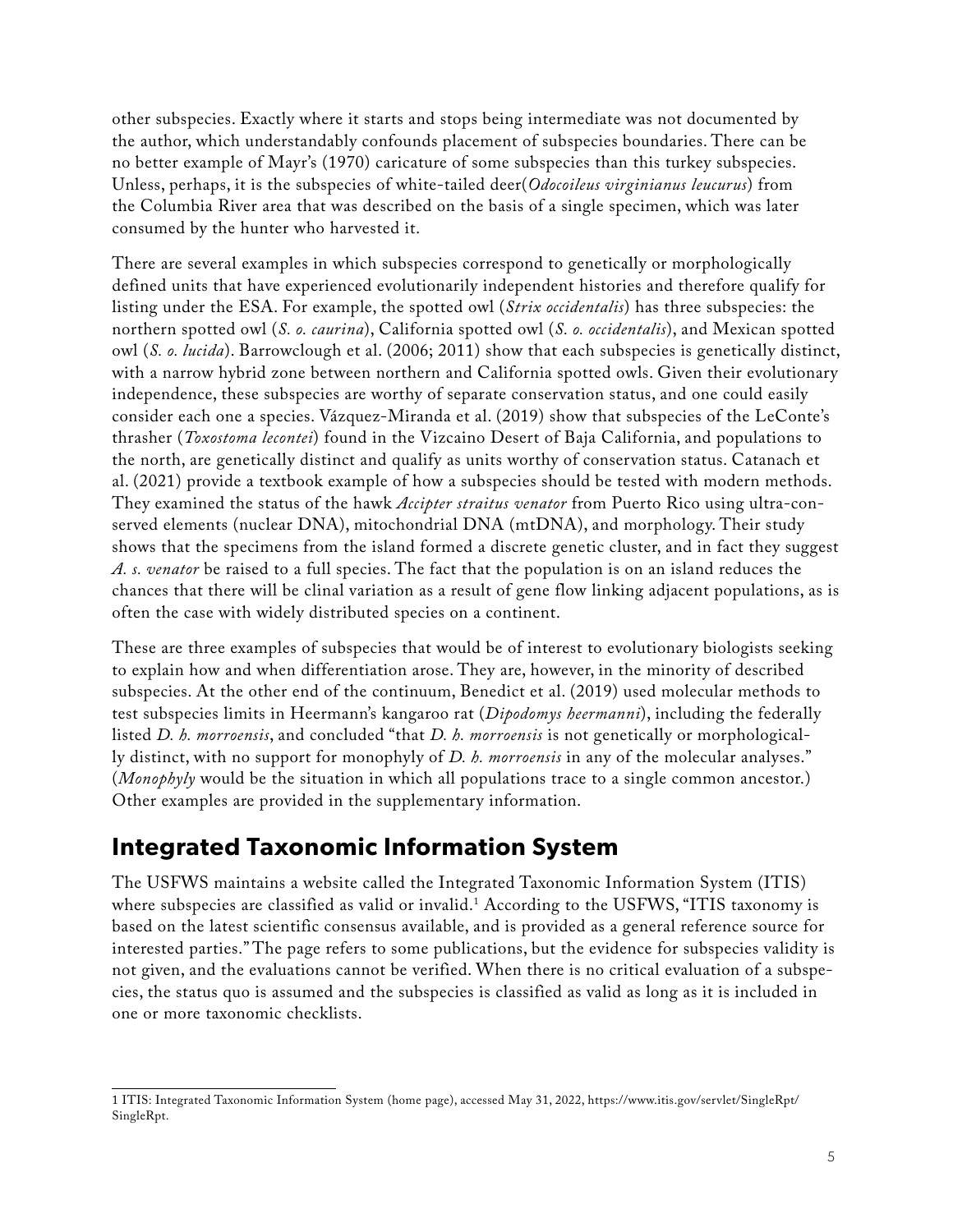#### **Scientific Societies and Their Views on Subspecies**

Taxonomists struggle to come up with consistent ways to delimit subspecies (Taylor et al. 2017). In fact, several authoritative bodies have avoided the subspecies conundrum by ignoring subspecies altogether. The authors of a compilation of mammalian taxonomy note that "subspecies have not yet been addressed here due to their inconsistent historical usages in mammalogy, although future efforts are likely to compile subspecies information for the purposes of species-level synonymy."2 In ornithology, the committee tasked with providing a taxonomic classification last used subspecies in its 1957 list (AOU 1957); and Zink (2004) and Phillimore and Owens (2006) find that a low percentage of avian subspecies are supported by modern methods of molecular systematics, in support of Remsen's (2005) sentiments.

Thus, there is no agreed-upon list of subspecies, even for taxonomically well-studied groups such as birds and mammals, because (1) there is no agreed-upon general definition of subspecies and (2) many subspecies have been found to be invalid upon modern reanalysis (see below). Thus, it is easy to understand why the USFWS does not have a consistent set of criteria for subspecies recognition and rather defers to taxonomists in a particular group. We suggest that it should be the purview of taxonomists in different fields to find common ground for defining subspecies to be used in ESA listing decisions.

#### **At Least Two Perceived Uses of Subspecies**

The Rio Grande wild turkey is a useful segue to considering what characteristics subspecies ought to possess. As Remsen (2005) notes, many subspecies are arbitrary divisions of clines, and it is easy to partition a cline in different ways, and sometimes different characters have different clines that lead to yet different subspecies limits. Remsen (2005) and Taylor et al. (2017) also make it clear that a "good" subspecies should be a discrete entity. That is, a discrete taxonomic entity should have diagnostic boundaries defined by concordant patterns of morphology or genetics, which would qualify the entities as the basic, or lowest, taxonomic unit. Thus, the owls and thrasher discussed earlier are good examples of qualified subspecies. However, others suggest that subspecies are by definition not discretely differentiated populations or groups of independently evolving populations but have "fuzzy" edges owing either to ongoing introgression (gene flow) or to insufficient time having elapsed since the cessation of genetic exchange (the so-called lag effect). In the former case the evolving unit is geographically larger than each participating subspecies. Nonetheless, this is an oft-cited justification for subspecies: a subspecies designation signifies that "something interesting is going on" that could be of interest to ecologists or evolutionary biologists.

Winker (2010) considers subspecies a gold mine of testable hypotheses in evolutionary biology. Indeed, this can be an important function of subspecies, but such subspecies should not be construed as worthy of conservation status under the ESA—only those that are discretely differentiated should be considered worthy of conservation status. The reason is that otherwise, there will be thousands of such arbitrarily defined subspecies that could be accorded taxonomic trinomials and therefore qualify for listing. For example, the author of the Rio Grande wild turkey subspecies could have erected very different subspecies boundaries, depending on the definition of "intermediate", and such subspeciescould be of interest to evolutionary biologists (to direct study toward understanding the causes of geographic variation) but not to taxonomists.

<sup>2 &</sup>quot;About the Mammal Diversity Database," Mammal Diversity Database website, accessed May 31, 2022, [https://www.](https://www.mammaldiversity.org/about.html) [mammaldiversity.org/about.html.](https://www.mammaldiversity.org/about.html)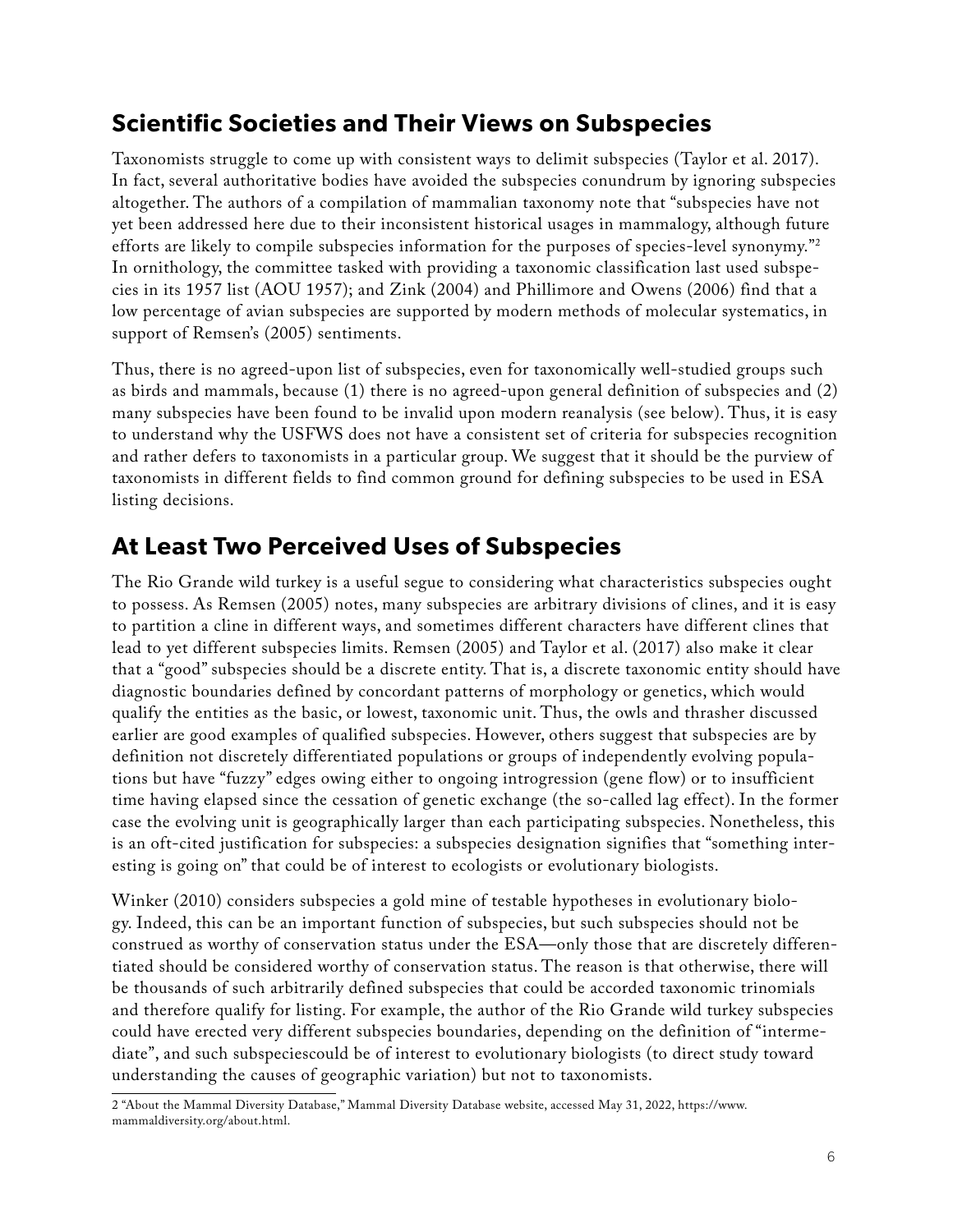To be clear, we do not argue against preserving "evolutionarily interesting" parts of species ranges, but—given the need to prioritize support—they should be less important than genuinely evolutionarily distinct units (Taylor et al. 2017). In conservation decisions, the status quo is to accept a subspecies if it has a formal taxonomic name, irrespective of whether its attributes have been tested since its description. This results in the potential to name thousands of arbitrarily defined subspecies, when in fact they are not important elements of biodiversity at the lowest taxonomic level.

### **Tests of Subspecies**

#### **What Constitutes a Strong Test of Subspecies Limits?**

A strong test of a listed subspecies, as envisioned by Taylor et al. (2017), would include the comparison of statistically adequate samples from throughout listed subspecies with samples of other subspecies, preferably those geographically adjacent. Listed subspecies should have at least two geographically spaced samples (if possible), allowing a researcher to test whether each sample is more closely related to the other than to samples from other subspecies. There should be no sampling gaps that would give the illusion of real genetic or morphological discontinuities (see Rising 2001) owing simply to geographic distance between sampling localities. Evidence of taxonomic distinctiveness ought to be gathered from several character systems, with preference perhaps given to modern molecular methods. All data must be publicly available, and the analyses must be clearly described. The data should show concordant geographic splits in multiple character systems (Barrowclough 1982), which would confirm a hypothesis of evolutionary independence; it is inappropriate to delete characters with conflicting patterns. This sets a high bar for taxonomic descriptions of subspecies.

Molecular methods have revolutionized tests of subspecies and their evolutionary independence (Avise 1992). The foundation of the ESA rests on the assumption that listed entities are evolutionarily independent. If one examines morphological characters, which are almost certainly under strong selection, one does not expect a single evolutionary history to emerge. The reason is that characters often respond idiosyncratically to opposing environmental dimensions, and therefore picking one morphological character to draw subspecies boundaries leads to a lack of evolutionary consistency. Only when a suite of morphological or genetic characters all show the same pattern can one safely infer that the pattern reflects the history of population subdivision.

Molecular characters used to date are usually considered to be "selectively neutral"—that is, not influenced unduly by natural selection—and hence the only reason for congruent geographic patterns is that they reflect a common underlying evolutionary history. Therefore, if a population or group of populations is evolving independently, one expects correspondence among a host of neutral genetic characters. Patten and Remsen (2017) failed to understand this basic point when they claimed that neutral genetic characters should not be expected to map to subspecies boundaries. The point they missed is that subspecies as described by several generations of morphological taxonomists do not map to evolutionarily independent groupings. Thus, it is not surprising that most subspecies lack molecular genetic support. It is not the genetics that failed; it is the morphological characters that contain ambiguous and conflicting information and fail to recover evolutionary entities.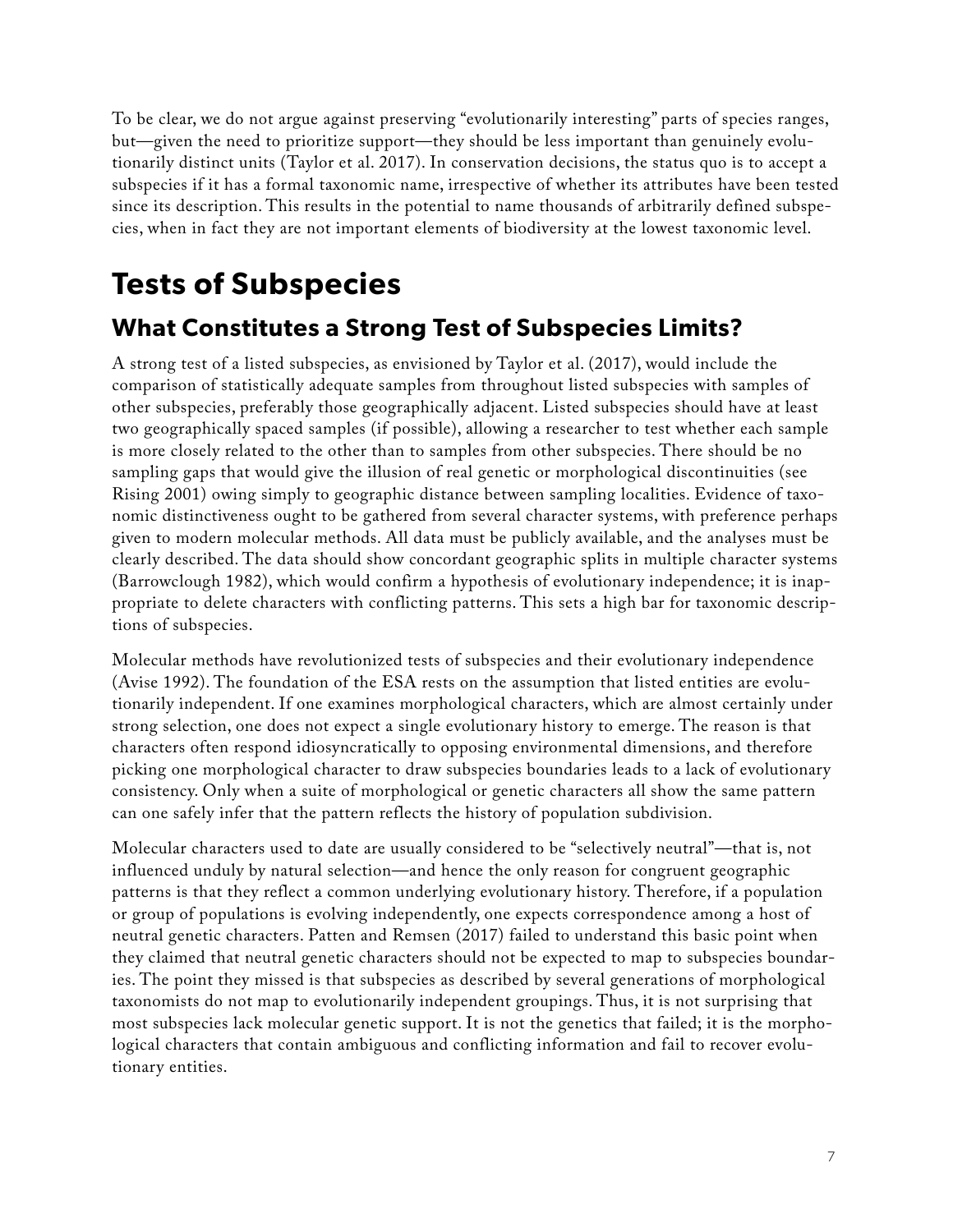### **Is There Such a Thing as Too Much Resolving Power with Modern Genetic Methods?**

The El Segundo blue butterfly (*Euphilotes battoides allyni*) is a federally listed subspecies found along the coast of southern California. Dupuis et al. (2020) used a sophisticated molecular analysis and found that this subspecies is distinct. However, north and south along the coast are six additional, equally distinct genetic clusters. Should all be accorded the same protection? Either there are too few subspecies of *E. battoides* or the newer techniques will find minor differences of statistical importance irrespective of subspecies boundaries—differences of dubious biological significance.

The federally listed butterfly Lange's metalmark (*Apodemia mormo langei*) occupies a narrow range. MtDNA studies found it to be reciprocally monophyletic, supporting its listing (Proshek et al. 2015), although the researchers remark, "Placed in the context of the entire species complex, *A. m. langei* is no more genetically distinctive than most populations in California, and other populations exist in this region that exhibit higher mitochondrial and nuclear divergence." In this case, the subspecies framework does not capture the evolutionary pattern. Saglam et al. (2017) used nuclear genomics to test subspecies limits in two trout, *Oncorhynchus clarkii seleniris* and *O. c. henshawi*, which were ambiguous with mtDNA. Their analyses found that both subspecies were highly distinctive. Given the potential resolving power of new techniques, it will be possible to find what appear to be local isolates but in fact are the result of isolation by distance (see below). That is, local family groups could give the illusion of genetic gaps. Hence, although the heightened resolving power of next-generation sequencing methods is unprecedented, the results should be interpreted cautiously.

A subspecies of great interest to conservation biologists is the southwestern willow flycatcher (*Empidonax traillii extimus*). In the only authoritative statement on subspecies in North America, the American Ornithologists' Union (1957) Checklist, this subspecies was not accepted, although it had been described nine years earlier (Phillips 1948). Data sets on mtDNA, amplified fragment length polymorphisms, niche modeling, and song vocalizations supported the AOU's decision to not designate *E. t. extimus* as a valid subspecies (Zink 2015; 2016; see Mahoney et al. 2020). But when Ruegg et al. (2021) analyzed variation in 105,000 single nucleotide polymorphisms (SNPs) from 175 individuals, they concluded that the subspecies was valid.

There are concerns about Ruegg et al.'s (2021) sampling and data analysis, however. For example, they used a principal component analysis to conclude that there were seven "main clusters." They used these groupings to choose SNPs that best discriminated among these clusters, which borders on a circular procedure. Also, there are sampling gaps between *E. t. extimus* and the subspecies to the north (*E. t. adastus*), there are no samples from the southern extent of the range in Mexico (see below), and there is no assessment of isolation by distance. The samples from California, within the range of *E. t. extimus*, do not group with those in the eastern part of the subspecies' range. Thus, Ruegg et al. (2021) clearly found geographic differentiation in genetic variation throughout the range of the species, but whether the data recover the limits of *E. t. extimus* as described by Phillips (1948) is unclear.

Thus, the so-called next-generation sequencing methods need to be interpreted with caution so as not to confuse sampling and genetic gaps (see below) and so as not to cherry-pick SNPs that favor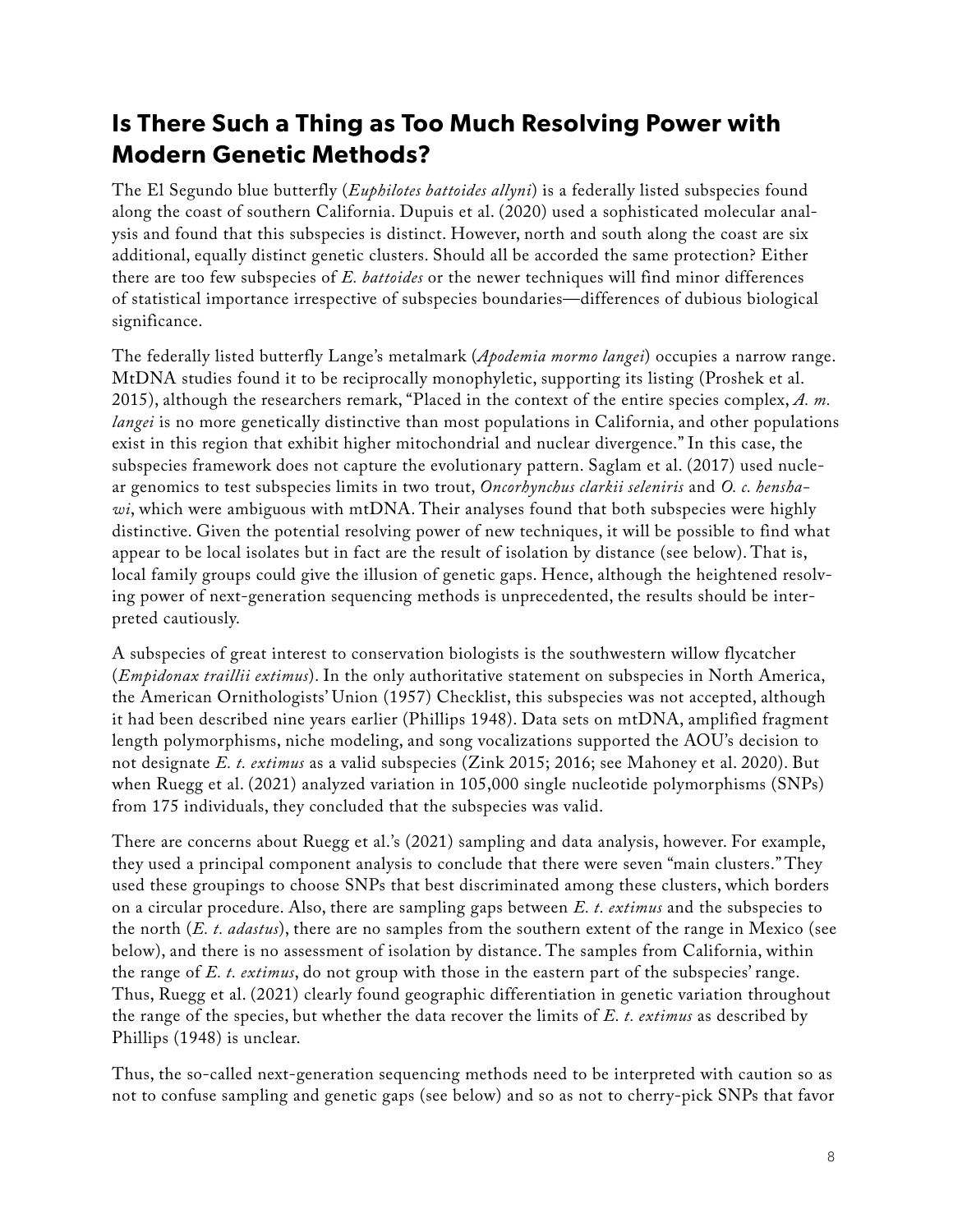one hypothesis over another. That is, one might exclude characters that suggest a different pattern, whereas overall differentiation should be assessed across all characters (e.g., SNPs). That is, conflicting characters should be a part of the analysis so as not to bias the result to a preconceived conclusion. Needless to say, assigning individuals to preordained subspecies is a flawed procedure.

### **Economics and Subspecies: The Cost of Invalid Subspecies**

Preserving rigorously defined subspecies listed under the ESA is a justifiable cost to society, given the often-stated goal of preserving biodiversity (Leopold 1989). These subspecies have evolved over thousands or tens of thousands of years and represent potentially unique adaptations to their local environments. They are an important part of our biodiversity heritage, and we owe it to future generations to see to their preservation. The listing of arbitrarily defined subspecies, in contrast, serves only to draw resources from species and subspecies that merit protection.

Costs of preservation vary widely within and among different groups of organisms (Gordon et al. 2020). At the level of full species, the average cost of preserving a bird species in the United States is \$2,571,017, with a wide range of variation. One of the costliest vertebrate species is the delta smelt (*Hypomesus transpacificus*), whose annual cost of preservation is about \$39 million. According to Gordon et al. (2020), mammals cost 8–26 times more on average to conserve than plants, and bird species cost 5–30 times more to conserve than plants and 6–14 times more than aquatic invertebrates. Bias toward "charismatic" species is also well documented (Courchamp et al. 2018). Thus, spending money on ill-defined taxa is inappropriate.

Preserving subspecies also carries a hefty price tag. The coastal California gnatcatcher (*Polioptila californica californica*) is listed as threatened. Its range includes the densely populated area of southern California from Palos Verde Peninsula south to the border with Baja California (and farther south to the end of Baja California Sur, where it becomes relatively common). The validity of the subspecies has been challenged (Zink et al. 2000; 2013; 2015) and defended (McCormack and Maley 2015), and recent genomics data show that it is not evolutionarily distinct and hence not a valid subspecies (Vázquez-Miranda et al. 2022). Its listing has prevented the development of coastal sage scrub habitat, and the USFWS has suggested that excluding this habitat has come at a cost of at least \$1 billion (Gordon 2018). Fortunately, much of the land occupied by the coastal California gnatcatcher is currently preserved by habitat conservation plans (Winchell and Doherty 2018), and gnatcatcher populations are apparently genetically connected (Vandergast et al. 2019). This subspecies is essentially a symbol for an entire biome: coastal sage scrub. However, there is no current legislation like the ESA for biomes. Obviously, other subspecies occupying less densely populated areas would carry a much lower price tag.

### **6 Review of Subspecies Listed under the ESA**

Most ESA-listed subspecies were described before 1950 (137 of 175), and 150 (86%) were described before 1966 (see figure 1), using methods that involved assessments of morphological variation. It was not until 1966 that the first molecular methods appeared that could be used to test subspecies limits. These molecular methods were a major improvement because they allowed the actual genetic basis for subspecies distinctiveness to be measured quantitatively. Knowing the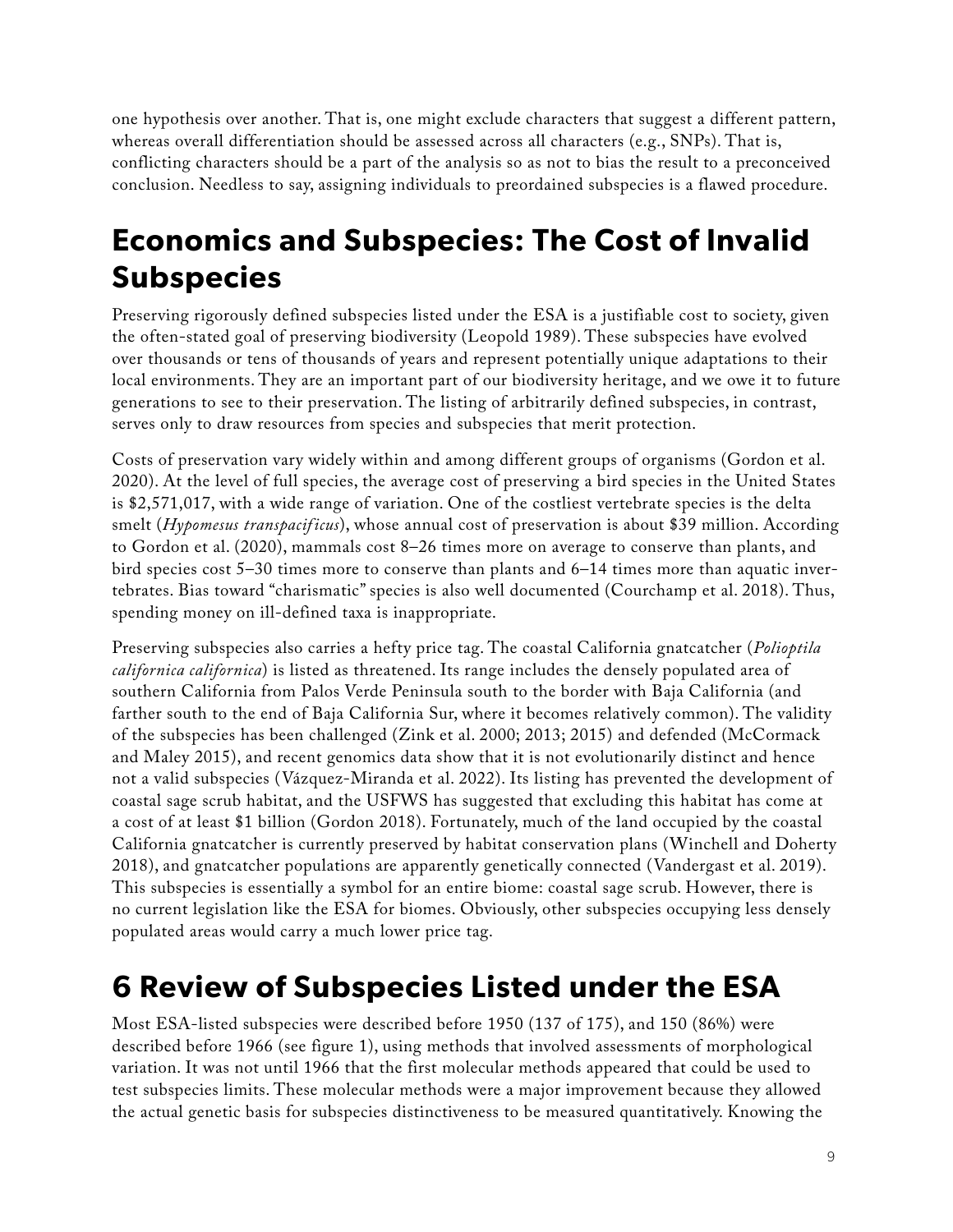relationship between patterns of actual genetic differentiation and subspecies limits greatly aids efforts to clarify the validity of subspecies.

The molecular methods used evolved from relatively crude assessment of distinguishing alleles at protein-coding loci (allozyme electrophoresis) to studies involving thousands of base-pairs at the DNA level. Most molecular examinations ( $n = 92$ ) of subspecies limits used mtDNA ( $n =$ 67), and some were combinations of mtDNA and microsatellites ( $n = 19$ ) or mtDNA and nuclear DNA (n = 14). Evaluations of listed subspecies vary widely in their sampling size, from a single individual to over 100 samples. Given the variation in the areal extent of listed subspecies' distributions, a diversity in sampling size is not surprising; however, the relative percentage of the distribution covered by sampling also varies widely. Clearly, "point samples" are insufficient, and a valid test requires at least two samples within each subspecies so that the relationships within and between subspecies can be assessed. However, gaining permission to acquire the necessary samples of threatened and endangered subspecies to perform modern sequencing methods and close sampling gaps may prove difficult. Although these difficulties should not be ignored, in several cases researchers were able to include only a single population represented by one individual, thus making inferences of population distinctiveness difficult.

**Figure 1. Distribution of years in which subspecies listed under the endangered species act were described. Arrow "A" marks the beginning of the use of allozymes in studying genetic variation in natural populations, and arrow "B" marks the beginning of the use of mitochondrial DNA.**



We examined 165 listed subspecies to determine how many were supported by modern analyses (see table 1: 11 have been removed the USFWS in ITIS; <https://www.itis.gov/>). As noted earlier, a valid test would include multiple samples within the subspecies and comparisons with adjacent samples. Seven subspecies have been removed from the list because, according to the ITIS website, they have been elevated to species or there was a data error in the description. We found that the bulk of the remaining subspecies are distributed relatively equally among three categories: supported, not supported, and not tested (figure 2). This summary suggests that a listed subspecies has a fifty-fifty chance of being significant.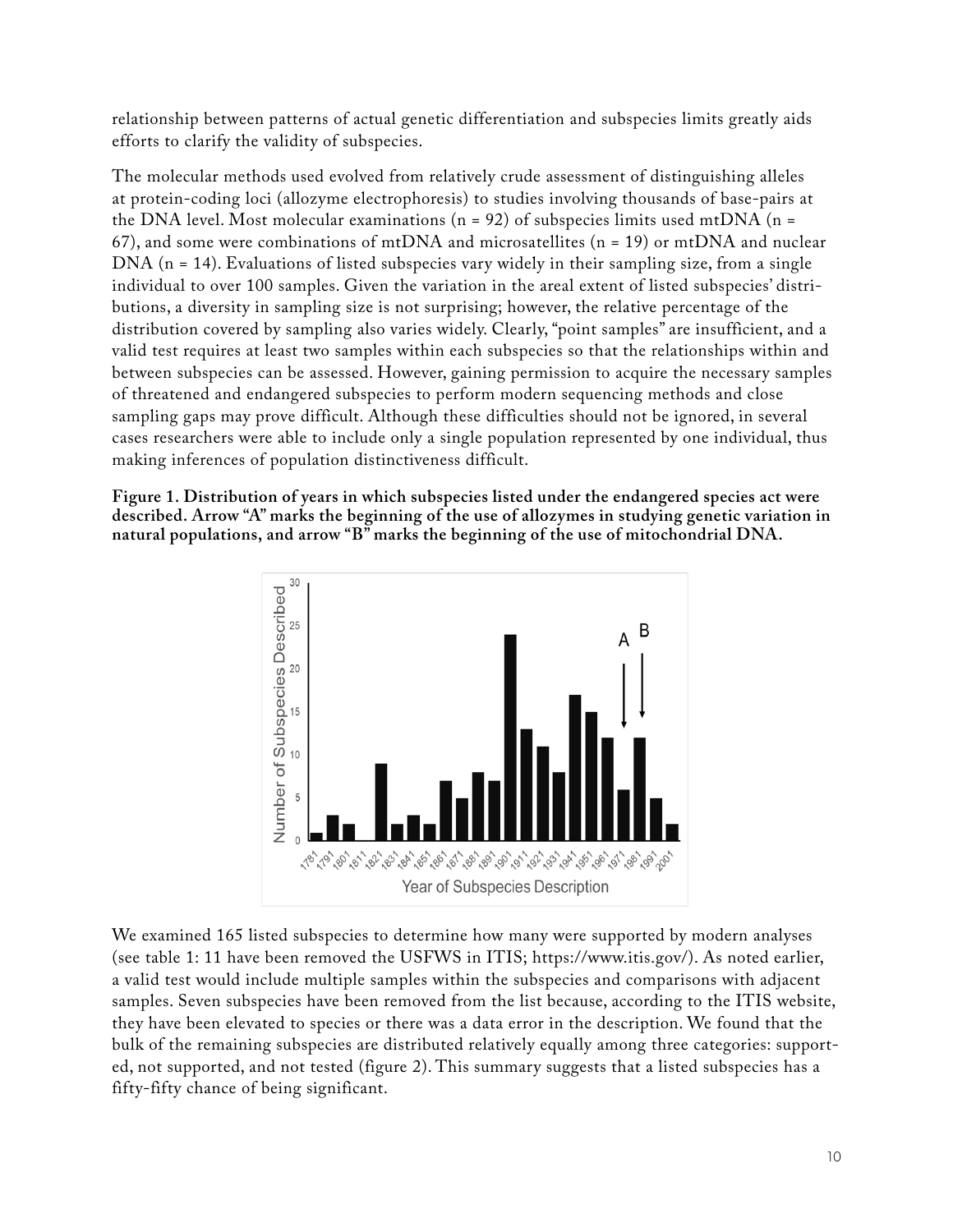**Figure 2. Distribution of results of evaluation of listed vertebrate subspecies. "Not tested" means samples from listed subspecies were not compared with samples from adjacent subspecies, there were too few samples, or samples were not examined.**



We found that the ITIS classification rather strongly departs from our summary. More than 40 of the 51 subspecies (78%) that were not supported by our evaluation were considered valid on the ITIS website.

### **Role of Introductions in Obscuring Historical Units**

Tursi et al. (2013) found that the Lower Keys marsh rabbit (*Sylvilagus palustris hefneri*) was not distinct from other subspecies, and that introductions might be required to maintain populations. They identified areas from which rabbits could be translocated to keep genetic integrity to the greatest degree possible. In many other cases, modern molecular methods are used to choose populations to serve as sources for reintroductions.

What if a narrowly distributed subspecies goes extinct? The San Joaquin woodrat (*Neotoma fuscipes riparia*) is found in a small area in the Central Valley of California. It is closely related to adjacent populations of different subspecies. If it is determined that the woodrat's ecological role is important, perhaps individuals from adjacent populations could be transplanted. Granted, this would not reconstitute the genetic integrity of the lost populations, but the transplants might fill the woodrat's ecological role. Similar examples exist with the dusky seaside sparrow (*Ammospiza maritima nigrescens*) and the Florida panther (*Puma concolor couguar*), where preserving the animal's ecological role at the expense of historical taxonomic integrity appears to be the goal.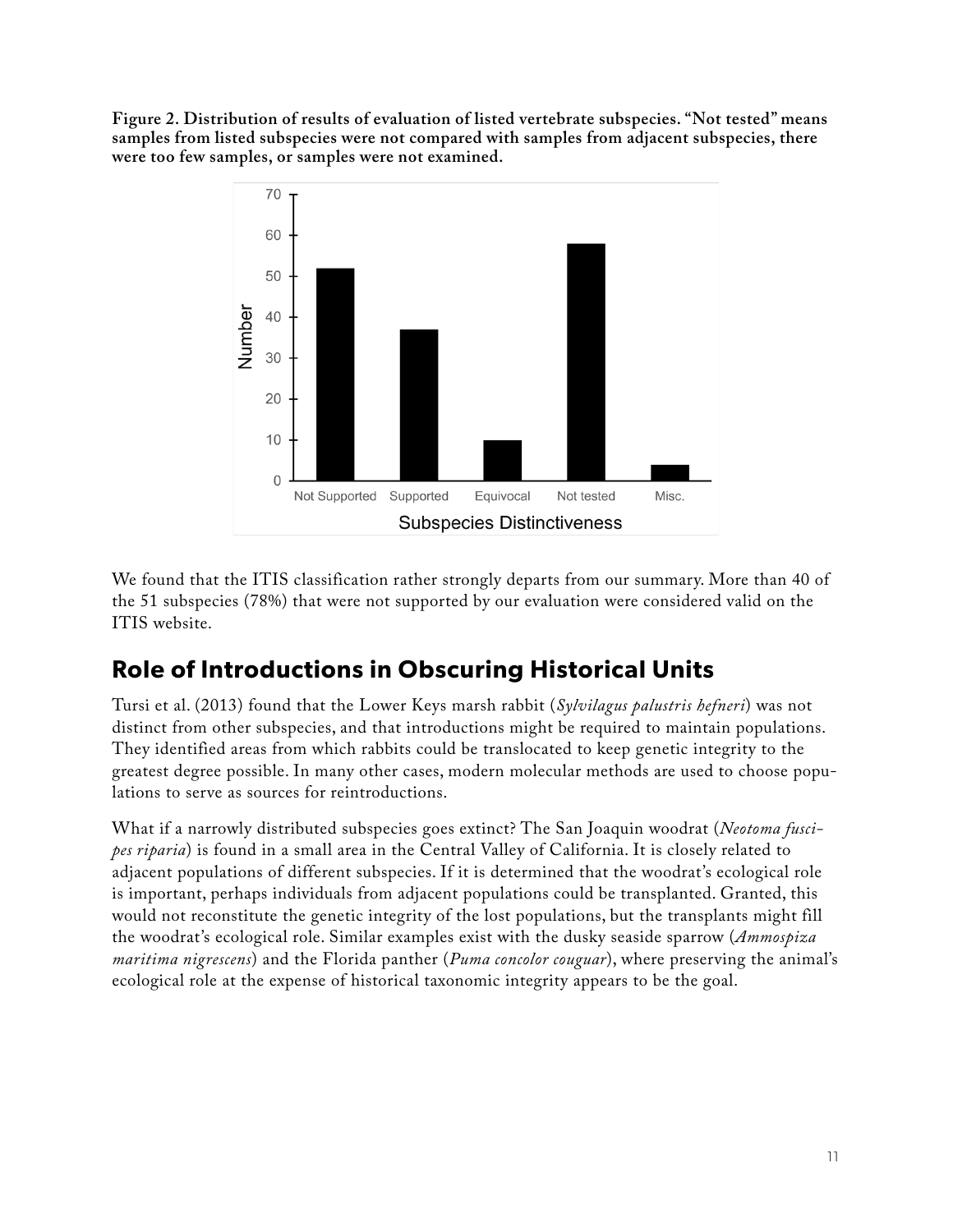### **Summary and Future Considerations**

### **Caveats**

The molecular methods used to test subspecies have evolved greatly over the past few decades, owing to a large increase in resolving power. With the new potential to describe genomes of individuals, some issues should be recognized. First, if sampling is not evenly spaced, sampling gaps will give the illusion of discrete taxonomic boundaries (figure 3). Also, if a gap in the range is caused by anthropogenic elimination of intermediate areas, the populations might appear distinct, albeit not from natural evolutionary processes. Subspecies limits cannot be tested without a clear and rigorous sampling protocol.

It is possible for a subspecies that is not evolutionary distinct (a category that includes many subspecies) to be ecologically important—perhaps important enough to merit listing. Examples might include keystone species such as large carnivores: the Florida panther, for instance. However, providing quantitative data of ecological importance might be as large a task as documenting taxonomic distinctiveness. The lack of consistency among subspecies definitions used in ESA listings is a major failing of taxonomists. To further the use of taxonomic work in conservation decisions, this failing ought to be addressed.

**Figure 3. A. Clinal gradient in genetics showing three groups. B. The effects either of not sampling from region 2, and mistaking isolation by distance for discrete groups, or of region 2 being extirpated because of anthropogenic factors, which will give the illusion of discrete groups that could be classified taxonomically.**



### **The Path Forward**

Given the high cost of subspecies preservation and the fact that roughly 50% of subspecies tested are supported by modern methods, it should be unacceptable to list a subspecies under the ESA without modern analyses following the criteria given earlier. Taylor et al. (2017) developed a set of quantitative criteria for use in cetacean subspecies taxonomy. These criteria are unlikely to be broadly applicable, but they could form a template for taxonomists of different groups of organisms to work from. Therefore, it should be incumbent upon the USFWS to undertake valid surveys of the listed subspecies to determine whether they are taxonomically distinct and qualified to be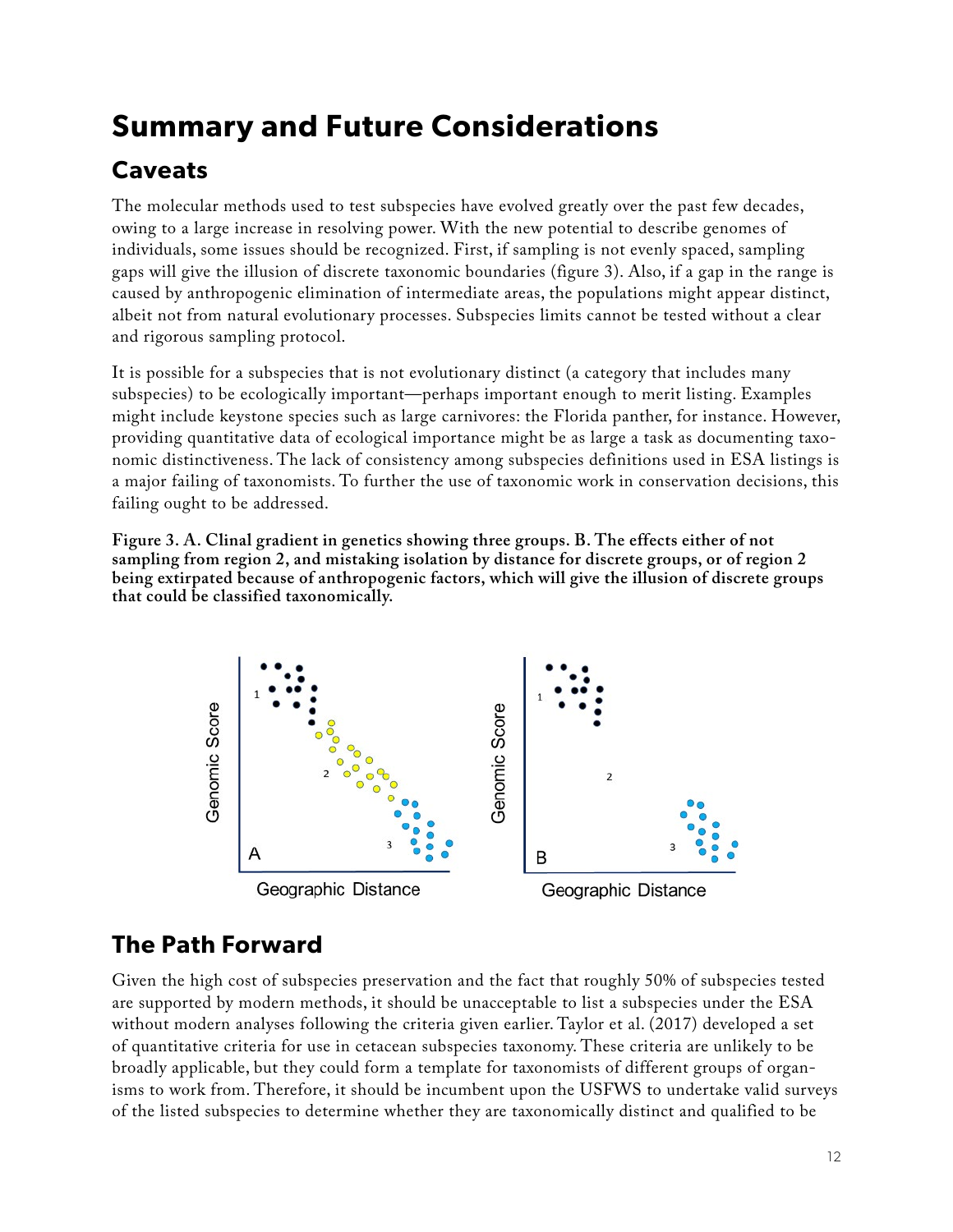evolutionary units under the ESA. That is, it should not be assumed that because a subspecies exists in a checklist, it is evolutionarily significant. In addition, USFWS should seek consensus among taxonomists who work on different groups or organisms to agree on a list of minimal criteria for a subspecies to be listed under the ESA so that listing decisions are transparent.

| Genus                          | Species                | Subspecies  | Valid?                            | Reference                                                |
|--------------------------------|------------------------|-------------|-----------------------------------|----------------------------------------------------------|
| Accipiter                      | striatus               | venator     | yes (island)                      | Catanach et al. (2021)                                   |
| Acipenser                      | oxryinchus             | desotoi     | no (no comparisons)               |                                                          |
| Acrocephalus                   | familiaris             | kingi       | yes (island)                      | Fleischer et al. (2007)                                  |
| Ambystoma                      | macrodactylum          | croceum     | not tested                        |                                                          |
| Ambystoma                      | mavortium/<br>tigrinum | stebbinsi   | not tested, prob.<br>introgressed | Storfer et al. (2014)                                    |
| Ammodramus                     | maritimus              | mirabilis   | no                                | Avise and Nelson<br>(1989)                               |
| Ammodramus                     | savannarum             | floridanus  | no                                | Bulgin et al. (2003)                                     |
| Amphispiza<br>(Artemisiospiza) | belli                  | clementeae  | no                                | Karin et al. (2018)                                      |
| Anaea                          | troglodyta             | floridalis  | not tested                        |                                                          |
| Antilocapra                    | americana              | sonoriensis | yes, network unrooted             | Klimova et al. (2014)                                    |
| Aplodontia                     | rufa                   | nigra       | yes(?)—equivocal                  | Piaggio and Jeffers<br>(2013)                            |
| Apodemia                       | mormo                  | langei      | yes/no-equivocal                  | Proshek et al. (2015);<br>Dupuis et al. (2018)           |
| <b>Bison</b>                   | bison                  | athabascae  | $no*$                             | Pertoldi et al. (2010)                                   |
| <b>Buteo</b>                   | platypterus            | brunnescens | no data                           |                                                          |
| Calidris                       | canutus                | rufa        | no                                | Buehler et al. (2006)                                    |
| Callophrys                     | mossii                 | bayensis    | no molecular data                 |                                                          |
| Canis                          | lupus                  | baileyi     | no                                | Fredrickson et al.<br>$(2015)$ ; Cronin et al.<br>(2015) |
| Catostomus                     | discobolus             | yarrowi     | yes                               | Bangs et al. (2020)                                      |

**Table 1. Review of subspecies listed under the US Endangered Species Act**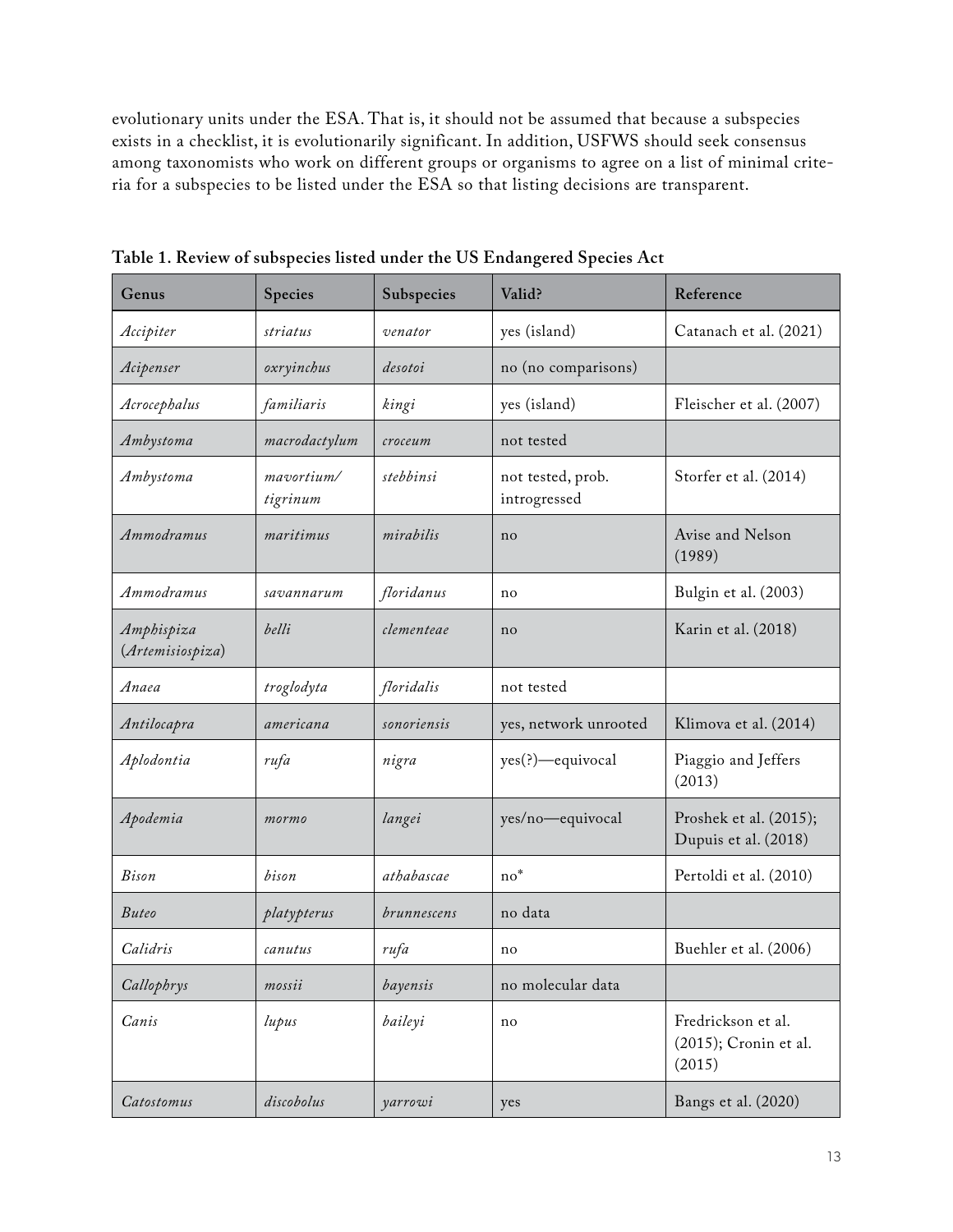| Genus          | Species       | Subspecies       | Valid?                                    | Reference                                               |
|----------------|---------------|------------------|-------------------------------------------|---------------------------------------------------------|
| Charadrius     | nivosus       | nivosus          | yes                                       | Jackson et al. (2020)                                   |
| Cicindela      | dorsalis      | dorsalis         | $no*$                                     | Vogler and De Salle<br>(1994)                           |
| Cicindela      | nevadica      | lincolniana      | not studied*                              |                                                         |
| Colinus        | virginianus   | ridgwayi         | no                                        | Williford et al. (2014)                                 |
| Columba        | inornata      | wetmorei         | no (only haplotype<br>frequencies differ) | Young and Allard<br>(1997)                              |
| Corynorhinus   | townsendii    | ingens           | no                                        | Piaggio and Perkins<br>(2005); Weyandt et al.<br>(2005) |
| Corynorhinus   | townsendii    | virginianus      | no (yes if ssp. boundary<br>changed)      | Piaggio et al. (2009)                                   |
| Crenichthys    | baileyi       | grandis          | yes                                       | Campbell and Piller<br>(2017)                           |
| Crenichthys    | baileyi       | baileyi          | yes                                       | Campbell and Piller<br>(2017)                           |
| Crotalus       | willardi      | obscurus         | no                                        | Holycross and Douglas<br>(2007)                         |
| Cryptobranchus | alleganiensis | alleganiensis    | $no*$                                     | Tonione et al. (2011)                                   |
| Cryptobranchus | alleganiensis | bishopi          | $no*$                                     | Tonione et al. (2011)                                   |
| Cyclargus      | thomasi       | bethunebakeri    | not tested (within ssp.<br>analysis)      |                                                         |
| Cyprinodon     | nevadensis    | mionectes        | no                                        | Martin (2010)                                           |
| Cyprinodon     | nevadensis    | pectoralis       | no                                        | Martin (2010)                                           |
| Desmocerus     | californicus  | dimorphus        | no                                        | Nagarajan et al. (2020)                                 |
| Dipodomys      | nitratoides   | exillis (exilis) | no                                        | Patton et al. (2019)                                    |
| Dipodomys      | heermanni     | morroensis       | no                                        | Benedict et al. (2019)                                  |
| Dipodomys      | merriami      | parvus           | no                                        | Hendricks et al. (2020)                                 |
| Dipodomys      | nitratoides   | nitratoides      | no                                        | Patton et al. (2019)                                    |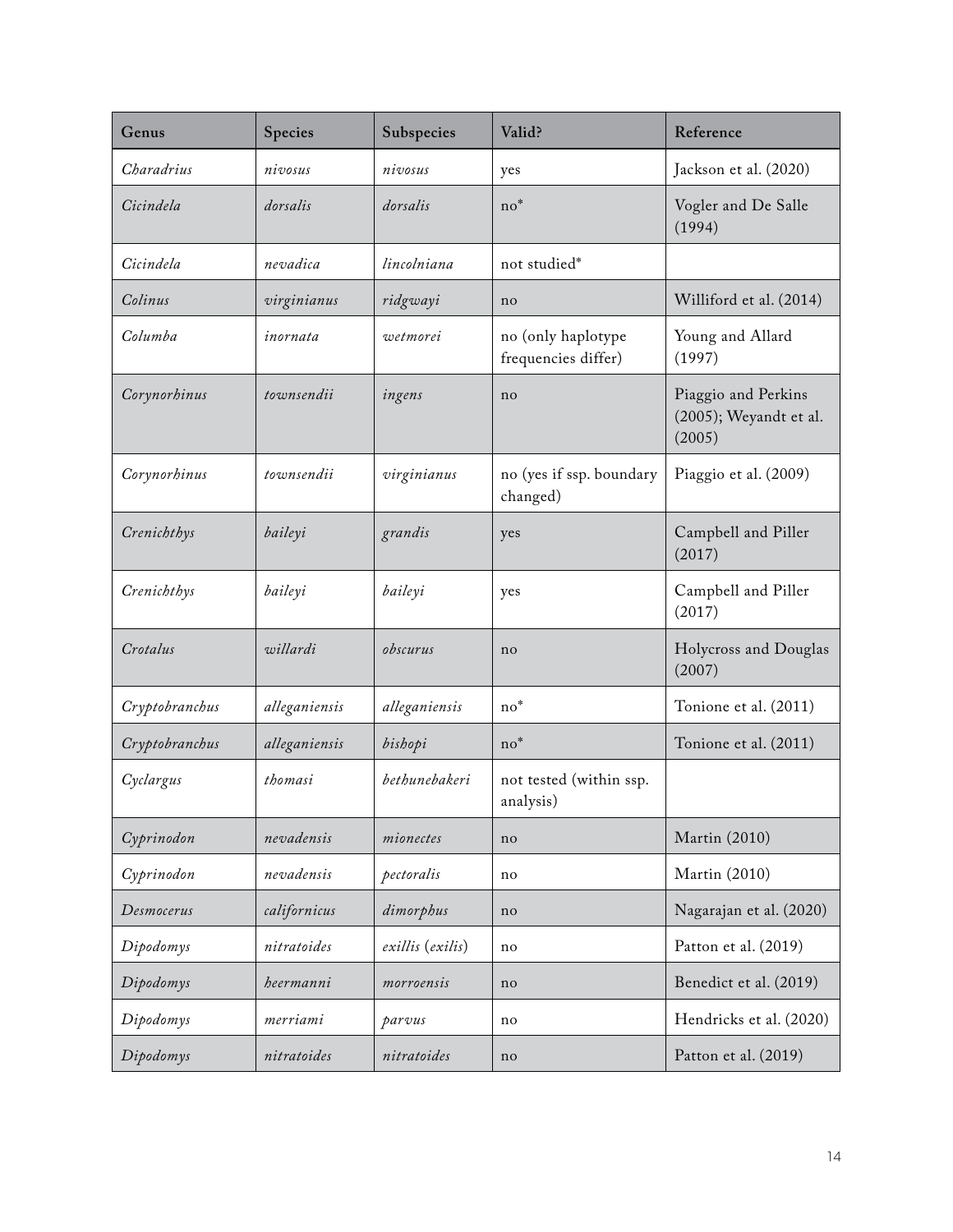| Genus                       | Species        | Subspecies      | Valid?                                                  | Reference                           |
|-----------------------------|----------------|-----------------|---------------------------------------------------------|-------------------------------------|
| Emballonura                 | semicaudata    | semicaudata     | no (island)                                             | Colgan and Soheili<br>(2008)        |
| Empidonax                   | traillii       | extimus         | equivocal                                               | Zink (2015); Ruegg et<br>al. (2021) |
| Enhydra                     | lutis (lutris) | kenyoni         | yes (translocations)                                    | Larson et al. (2021)                |
| Enhydra                     | lutris         | nereis          | yes                                                     | Larson et al. (2021)                |
| Epioblasma                  | florentina     | curtisii        | prob. extinct*                                          | Rogers et al. (2001)                |
| Epioblasma                  | florentina     | walkeri         | yes (no bootstrap<br>support)*                          | Rogers et al. (2001)                |
| Eremophila                  | alpestris      | strigata        | yes                                                     | Drovetski et al. (2005)             |
| Euchloe                     | ausonides      | insulanus       | not tested                                              |                                     |
| Eumeces                     | egregius       | lividus         | no                                                      | Branch et al. (2003)                |
| Euphilotes                  | battoides      | allyni          | yes                                                     | Dupuis et al. (2020)                |
| Euphilotes                  | enoptes        | smithi          | not tested                                              |                                     |
| Euphrydryas<br>(Euphydryas) | editha         | taylori         | not tested                                              |                                     |
| Euphydryas                  | editha         | bayensis        | not tested*                                             |                                     |
| Euphydryas                  | editha         | quino           | yes (morph), not tested                                 | not tested                          |
| Falco                       | femoralis      | septentrionalis | not tested                                              |                                     |
| Gallinula                   | galeata        | sandvicensis    | prob. (endemic to<br>Hawaii, no test of<br>other ssp.)* |                                     |
| Gallinula                   | chloropus      | guami           | prob. (endemic to<br>Guam, no test of other<br>ssp.)    | Millet et al. (2015)                |
| Gila                        | robusta        | jordani         | not tested                                              |                                     |
| Gila (Siphateles)           | bicolor        | mohavensis      | not tested                                              |                                     |
| Gila (Siphateles)           | bicolor        | snyderi         | not tested                                              |                                     |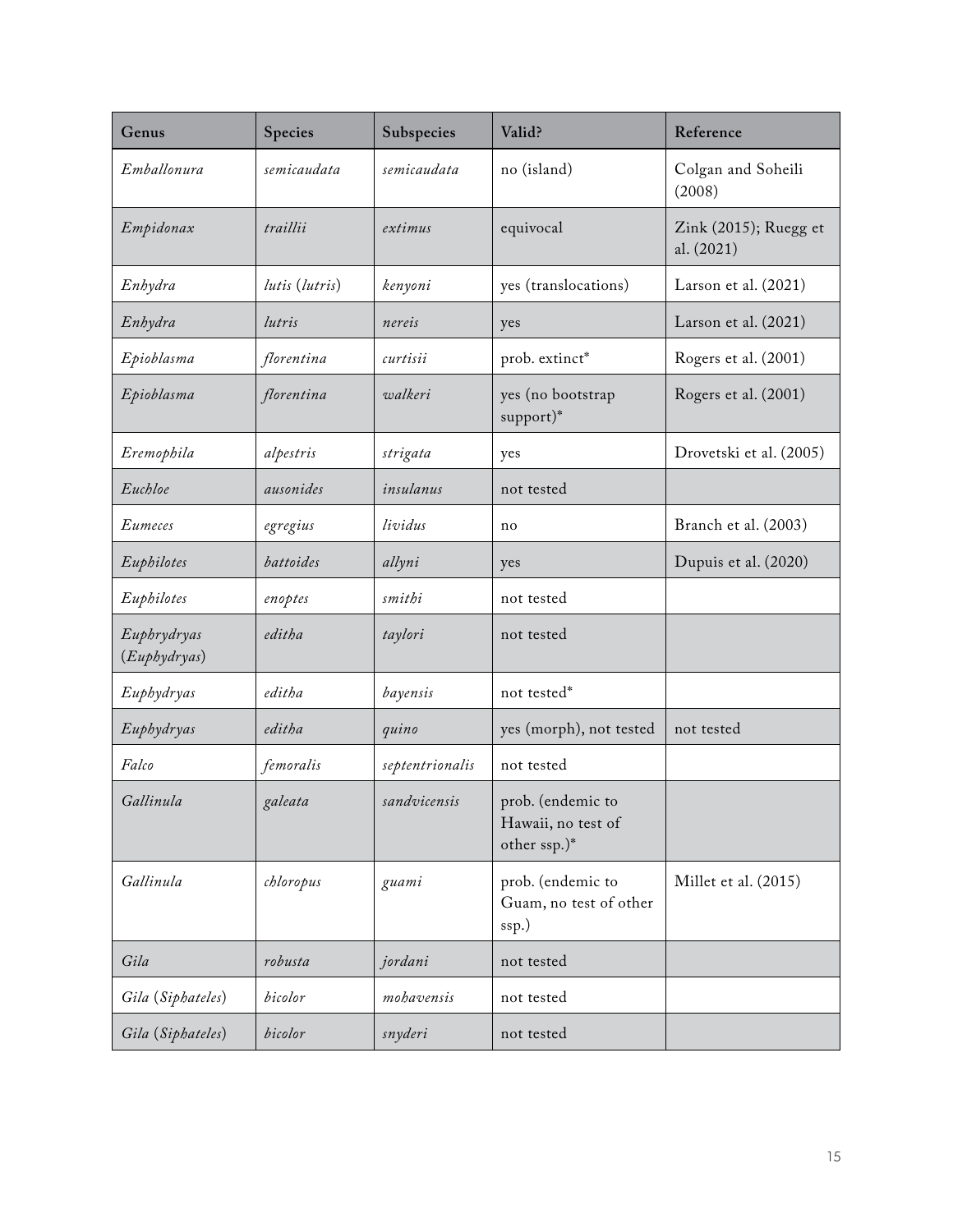| Genus                         | Species                | Subspecies       | Valid?                                                         | Reference                               |
|-------------------------------|------------------------|------------------|----------------------------------------------------------------|-----------------------------------------|
| Glaucomys                     | sabrinus               | coloratus        | yes (RMZ unpubl.<br>analysis of mtDNA<br>sequences in GenBank) |                                         |
| Glaucopsyche                  | lygdamus               | palosverdesensis | not tested, may be<br>distinct                                 |                                         |
| Grus                          | canadensis             | pulla            | not tested                                                     |                                         |
| Halycon                       | cinnamomina            | cinnamomina      | not tested*                                                    |                                         |
| Hemiargus                     | ceraunus               | antibubastus     | not tested                                                     |                                         |
| Heraclides (Papilo)           | aristodemus            | ponceanus        | yes (mtDNA COI<br>sequences)                                   | Shiraiwa et al. (2014)                  |
| Herpailurus                   | yagouaroundi           | tolteca          | no                                                             | Ruiz-García and<br>Pinedo-Castro (2013) |
| Herpailurus<br>(Puma)         | yagouaroundi           | cacomitli        | no                                                             | Ruiz-García and<br>Pinedo-Castro (2013) |
| Hesperia                      | leonardus              | montana          | not tested                                                     |                                         |
| Himantopus                    | mexicanus              | knudseni         | not tested                                                     |                                         |
| Hypolimnas                    | octocula               | marianensis      | not tested*                                                    |                                         |
| Icaricia                      | icarioides             | missionensis     | not tested                                                     |                                         |
| <i><u><b>Icaricia</b></u></i> | shasta                 | charlestonensis  | not tested                                                     |                                         |
| Icaricia (Plebeus)            | icarioides             | fenderi          | not tested                                                     |                                         |
| Kinosternon                   | sonoriense             | longifemorale    | not tested                                                     |                                         |
| Lanius                        | ludovicianus           | mearnsi          | yes, historically                                              | Caballero and Ashley<br>(2011)          |
| Laterallus                    | jamaicensis            | jamaicensis      | no (+/-)-equivocal                                             | Girard et al. (2010)                    |
| Lepidomeda                    | mollispinis            | pratensis        | not tested                                                     |                                         |
| Leptotes                      | cassius                | theonus          | not tested                                                     |                                         |
| Lycaeides (Plebejus)          | melissa                | samuelis         | yes $(AFLP)^*$                                                 | Gompert et al. (2006)                   |
| Lycaeides (Plebejus)          | argyrognomon<br>(anna) | lotis            | not tested*                                                    |                                         |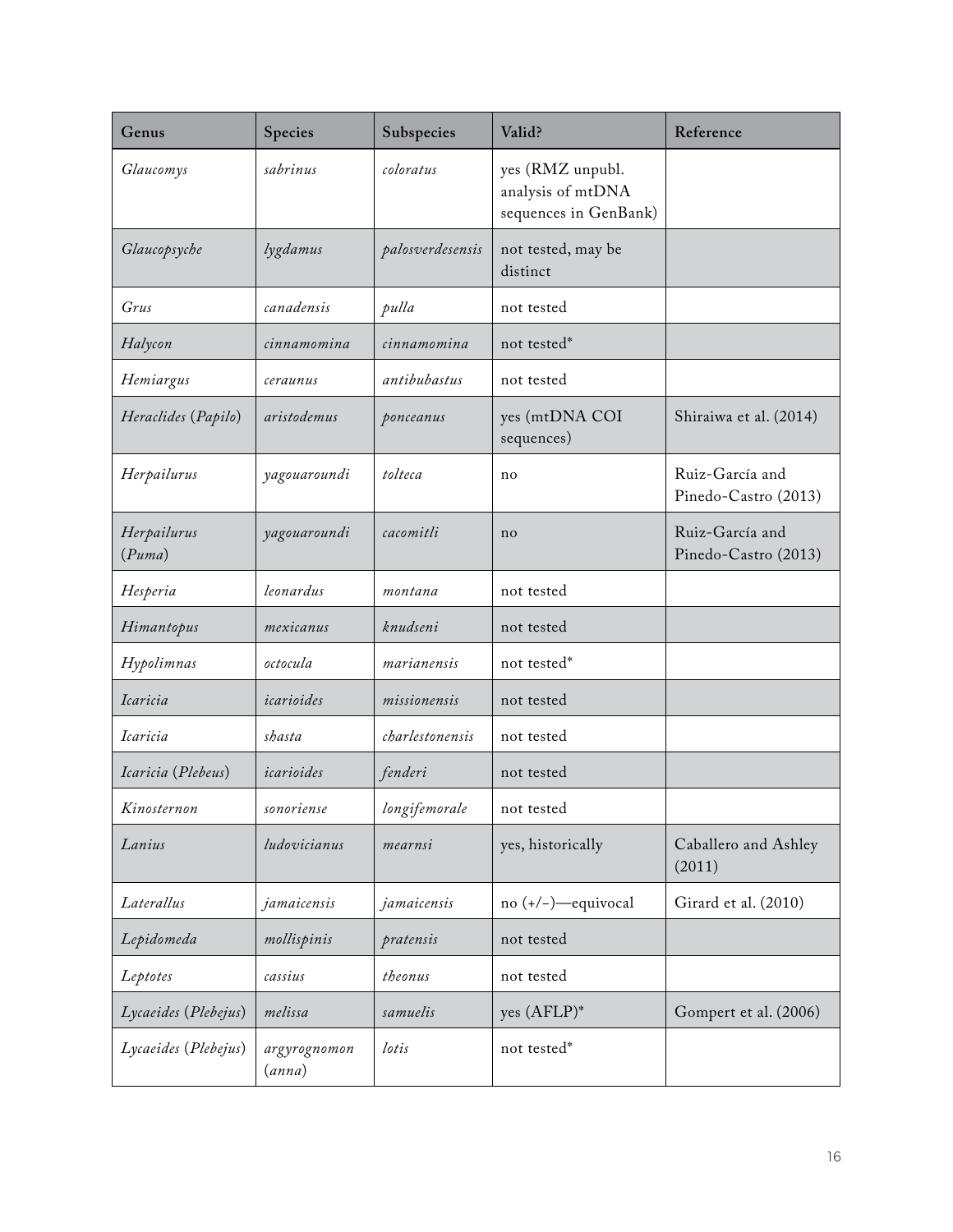| Genus            | Species               | Subspecies    | Valid?                                        | Reference                                      |
|------------------|-----------------------|---------------|-----------------------------------------------|------------------------------------------------|
| Masticophis      | lateralis             | euryxanthus   | prob., intergrades*                           | Richmond et al. (2016)                         |
| Megalagrion      | nigrohamatum          | nigrolineatum | prob., small<br>n-equivocal                   | Jordan et al. (2003)                           |
| Mesodon          | clarki                | nantahala     | not tested*                                   |                                                |
| Microtus         | californicus          | scirpensis    | no, nested in M. cal.*                        | Neuwald (2010)                                 |
| Microtus         | pennsylvanicus        | dukecambelli  | yes, should be species*                       | Jackson and Cook<br>(2020)                     |
| <i>Myadestes</i> | lanaiensis            | rutha         | not tested                                    |                                                |
| Neonympha        | mitchelli             | mitchelli     | yes                                           | Hamm et al. (2014)                             |
| Neonympha        | mitchelli             | francisci     | no                                            | Hamm et al. (2014)                             |
| Neotoma          | floridana             | smalli        | not tested*                                   |                                                |
| Neotoma          | fuscipes              | riparia       | $no*$                                         | Matocq et al. (2012)                           |
| Nerodia          | clarkii               | taeniata      | no                                            |                                                |
| Nerodia          | erythrogaster         | neglecta      | $\mathrm{no}^*$                               |                                                |
| Notropis         | simus                 | pecosensis    | not tested                                    |                                                |
| Odocoileus       | virginianus           | leucurus      | no                                            |                                                |
| Odocoileus       | virginianus           | clavium       | yes                                           | Zink et al. (2020)                             |
| Oncorhynchus     | clarkii               | stomias       | once, not anymore                             | Metcalf et al. (2012)                          |
| Oncorhynchus     | clarkii               | henshawi      | yes                                           | Metcalf et al. (2012);<br>Saglam et al. (2017) |
| Oncorhynchus     | aguabonita<br>(mykis) | whitei        | no, prob. introgressed<br>with rainbow trout* |                                                |
| Oncorhynchus     | clarkii               | seleniris     | yes                                           |                                                |
| Oryzomys         | palustris             | natator       | not tested                                    | Tursi et al. (2013)                            |
| Ovis             | canadensis            | nelsoni       | no                                            | Buchalski et al. (2016)                        |
| Ovis             | canadensis            | sierrae       | yes (1 mismatched<br>haplotype)               | Buchalski et al. (2016)                        |
| Perognathus      | longimembris          | pacificus     | no                                            | Swei et al. (2003)                             |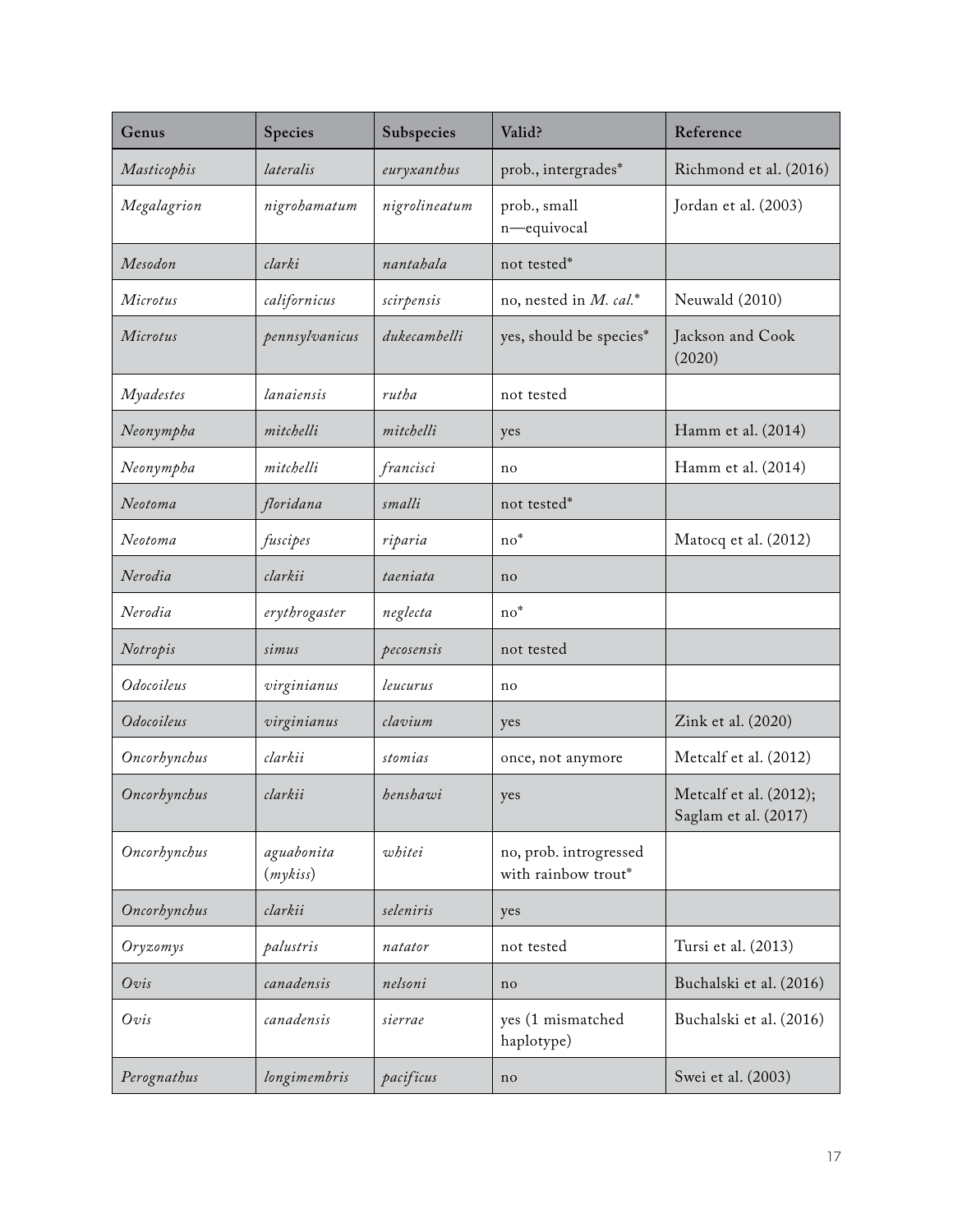| Genus              | Species      | Subspecies    | Valid?                                                | Reference                   |
|--------------------|--------------|---------------|-------------------------------------------------------|-----------------------------|
| Peromyscus         | polionotus   | ammobates     | yes* (some overlap)                                   |                             |
| Peromyscus         | polionotus   | phasma        | $\frac{1}{2}$                                         |                             |
| Peromyscus         | polionotus   | allophrys     | yes*                                                  |                             |
| Peromyscus         | gossypinus   | allapaticola  | not tested*                                           |                             |
| Peromyscus         | polionotus   | trissyllepsis | yes* (some overlap)                                   |                             |
| Peromyscus         | polionotus   | niveiventris  | yes* (some overlap)                                   | Degner et al. (2007)        |
| Peromyscus         | polionotus   | peninsularis  | yes* (some overlap)                                   |                             |
| Pipilo (Melozone)  | crissalis    | eremophilus   | not tested*                                           |                             |
| Pituophis          | melanoleucus | lodingi       | no (genomics)                                         | Nikolakis et al. (2022)     |
| Polioptila         | californica  | californica   | no                                                    | Zink et al. (2013;<br>2016) |
| Polyborus/Caracara | plancus      | audubonii     | not tested                                            |                             |
| Pseudemys          | rubriventris | bangsi        | not tested*                                           |                             |
| Pseudocopaeodes    | eunus        | obscurus      | not tested                                            |                             |
| Pteropus           | mariannus    | mariannus     | yes (island)                                          | Brown et al. (2011)         |
| Puffinus           | auricularis  | newelli       | prob. species*                                        |                             |
| Puma               | concolor     | coryi         | once, not anymore                                     |                             |
| Puma               | concolor     | concolor      | no                                                    |                             |
| Puma               | concolor     | puma          | North American<br>likely diff. from South<br>American | Saremi et al. (2019)        |
| Puma               | concolor     | couguar       | yes, but includes all<br>NA                           |                             |
| Puma               | concolor     | costaricensis | yes                                                   | Saremi et al. (2019)        |
| Puma               | concolor     | anthonyi      | no or not tested                                      |                             |
| Puma               | concolor     | cabrerae      |                                                       |                             |
| Pyrgus             | ruralis      | lagunae       | not tested                                            |                             |
| Quadrula           | cylindrica   | cylindrica    | $n = 1$ , so not tested*                              |                             |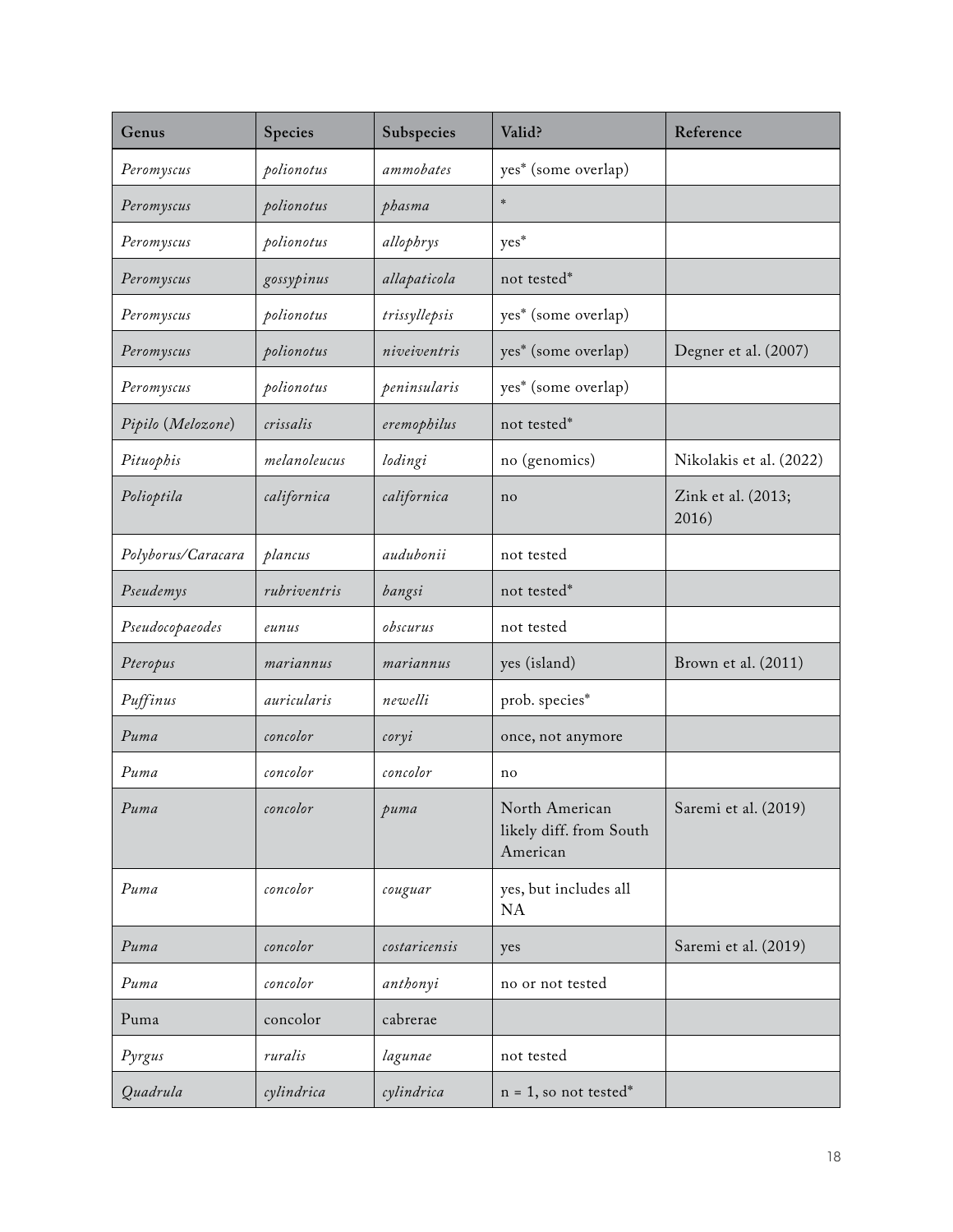| Genus        | Species                    | Subspecies  | Valid?                   | Reference                                      |
|--------------|----------------------------|-------------|--------------------------|------------------------------------------------|
| Quadrula     | cylindrica                 | strigillata | $n = 1$ , so not tested* |                                                |
| Rallus       | longirostris               | obsoletus   | no                       | Maley and Brumfield<br>(2013)                  |
| Rallus       | longirostris               | levipes     | no                       | Maley and Brumfield<br>(2013)                  |
| Rallus       | obsoletus/<br>longirostris | yumanensis  | no                       |                                                |
| Rangifer     | tarandus                   | caribou     | yes                      | Klutsch et al. (2012)                          |
| Rhaphiomidas | terminatus                 | abdominalis | not tested               |                                                |
| Rhinichthys  | osculus                    | nevadensis  | not tested               |                                                |
| Rhinichthys  | osculus                    | oligoporus  | not tested               |                                                |
| Rhinichthys  | osculus                    | lethoporus  | not tested               |                                                |
| Rhinichthys  | osculus                    | thermalis   | not tested               |                                                |
| Rostrhamus   | sociabilis                 | plumbeus    | no                       | Haas and Kimball<br>(2009)                     |
| Sorex        | ornatus                    | relictus    | yes                      | Maldonado et al.<br>(2001)                     |
| Speyeria     | zerene                     | behrensii   | not tested               | De Moya et al. (2017);<br>Miller et al. (2016) |
| Speyeria     | callippe                   | callippe    | not tested               | De Moya et al. (2017)                          |
| Speyeria     | zerene                     | myrtleae    | not tested               | De Moya et al. (2017)                          |
| Speyeria     | zerene                     | hippolyta   | no                       | McHugh et al. (2013);<br>Miller et al. (2016)  |
| Sterna       | dougallii                  | dougallii   | yes (prob. undersplit)   | <b>Byerly</b> (2021)                           |
| Sterna       | antillarum                 | browni      | no                       | Draheim et al. (2010)                          |
| Strix        | occidentalis               | lucida      | yes                      | Barrowclough et al.<br>(2011)                  |
| Strix        | occidentalis               | caurina     | yes                      |                                                |
| Strymon      | acis                       | bartrami    | not tested               |                                                |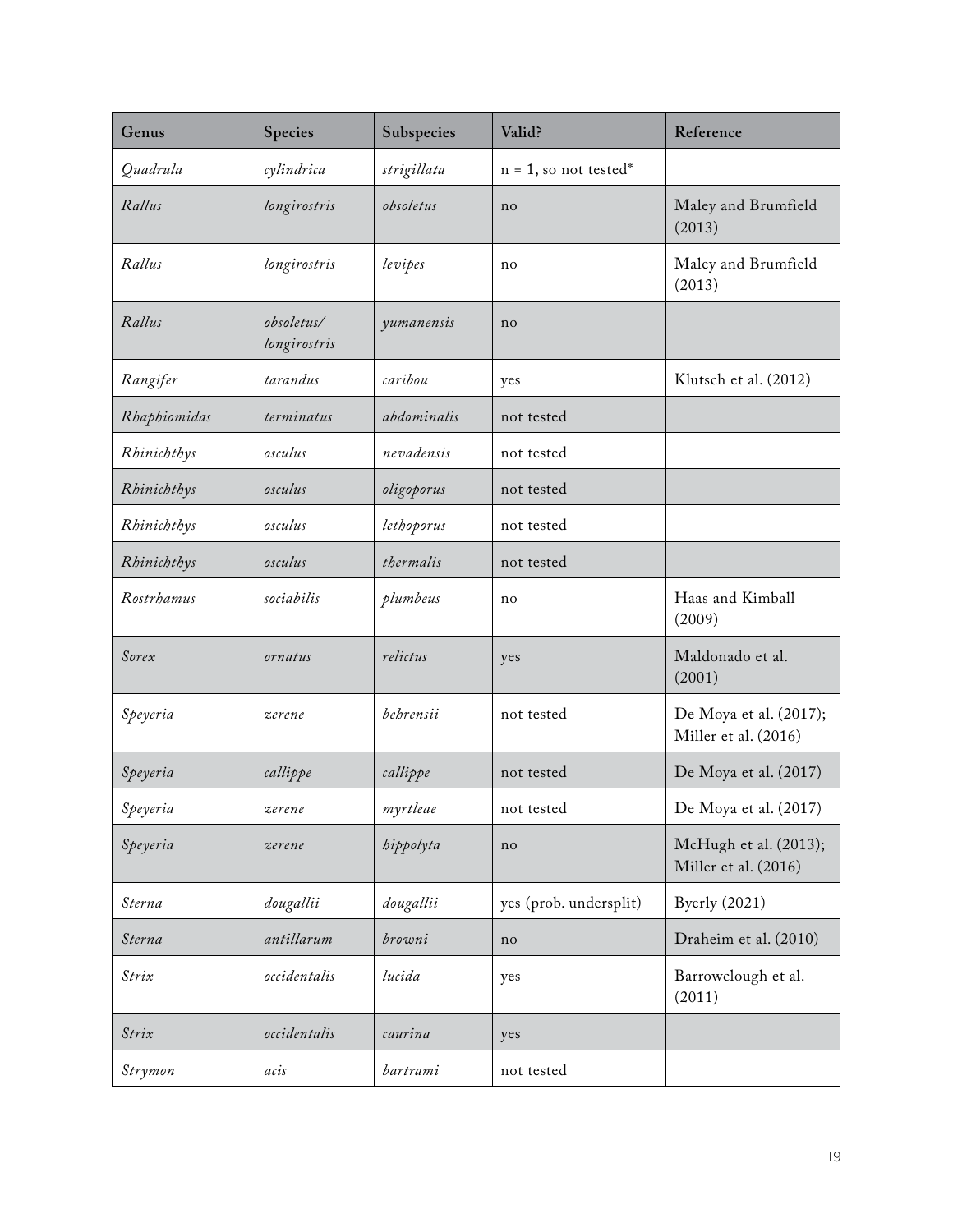| Genus        | Species               | Subspecies     | Valid?      | Reference                                          |
|--------------|-----------------------|----------------|-------------|----------------------------------------------------|
| Sylvilagus   | bachmani              | riparius       | no          | Rippert (2017)                                     |
| Sylvilagus   | palustris             | hefneri        | no          |                                                    |
| Tamiasciurus | hudsonicus            | grahamensis    | yes         | Fitak et al. (2013)                                |
| Thamnophis   | eques                 | megalops       | yes         | Wood et al. (2018)                                 |
| Thamnophis   | sirtalis              | tetrataenia    | no          | Janzen et al. (2002)                               |
| Thomomys     | mazama                | pugetensis     | not tested? |                                                    |
| Thomomys     | mazama                | glacialis      | not tested? |                                                    |
| Thomomys     | mazama                | tumuli         | not tested? |                                                    |
| Thomomys     | mazama                | yelmensis      | not tested? |                                                    |
| Tympanuchus  | cupido/<br>americanus | attwateri      | no          |                                                    |
| Urocyon      | littoralis            | catalinae      | no          | Hofman et al. (2015)                               |
| Ursus        | arctos                | horribilis     | no          | Miller et al. (2006)                               |
| Vireo        | belli                 | pusillus       | yes         | Klicka et al. (2016)                               |
| Vulpes       | macrotis              | mutica         | not tested* |                                                    |
| Vulpes       | vulpes                | necator        | equivocal   | Statham et al. (2012)                              |
| Zapus        | hudsonius             | luteus         | yes         | Malaney et al. (2012)                              |
| Zapus        | hudsonius             | preblei        | no          | Malaney and Cook<br>(2013); Ramey et al.<br>(2005) |
| Zosterops    | conspicillatus        | conspicillatus | yes         | Slikas et al. (2000)                               |

\* The Integrated Taxonomic Information System considers the subspecies invalid. (In most cases, the basis for an invalid conclusion is a change in the scientific name of the described subspecies.)

**Note**: This list does not include other subspecies already considered invalid by the Integrated Taxonomic Information System: *Aerodramus vanikorensis bartschi*, *Bufo hemiophrys baxteri*, *Drymarchon corais couperi*, *Epicrates monensis monensis*, *Epioblasma torulosa gubernaculum*, *Epioblasma torulosa rangiana*, *Epioblasma obliquata obliquata*, *Epioblasma torulosa torulosa*, *Epioblasma obliquata perobliqua*, *Epioblasma florentina florentina*, *Gasterosteus aculeatus williamsoni*, *Lasiurus cinereus semotus*, *Oxyloma haydeni kanabensis*.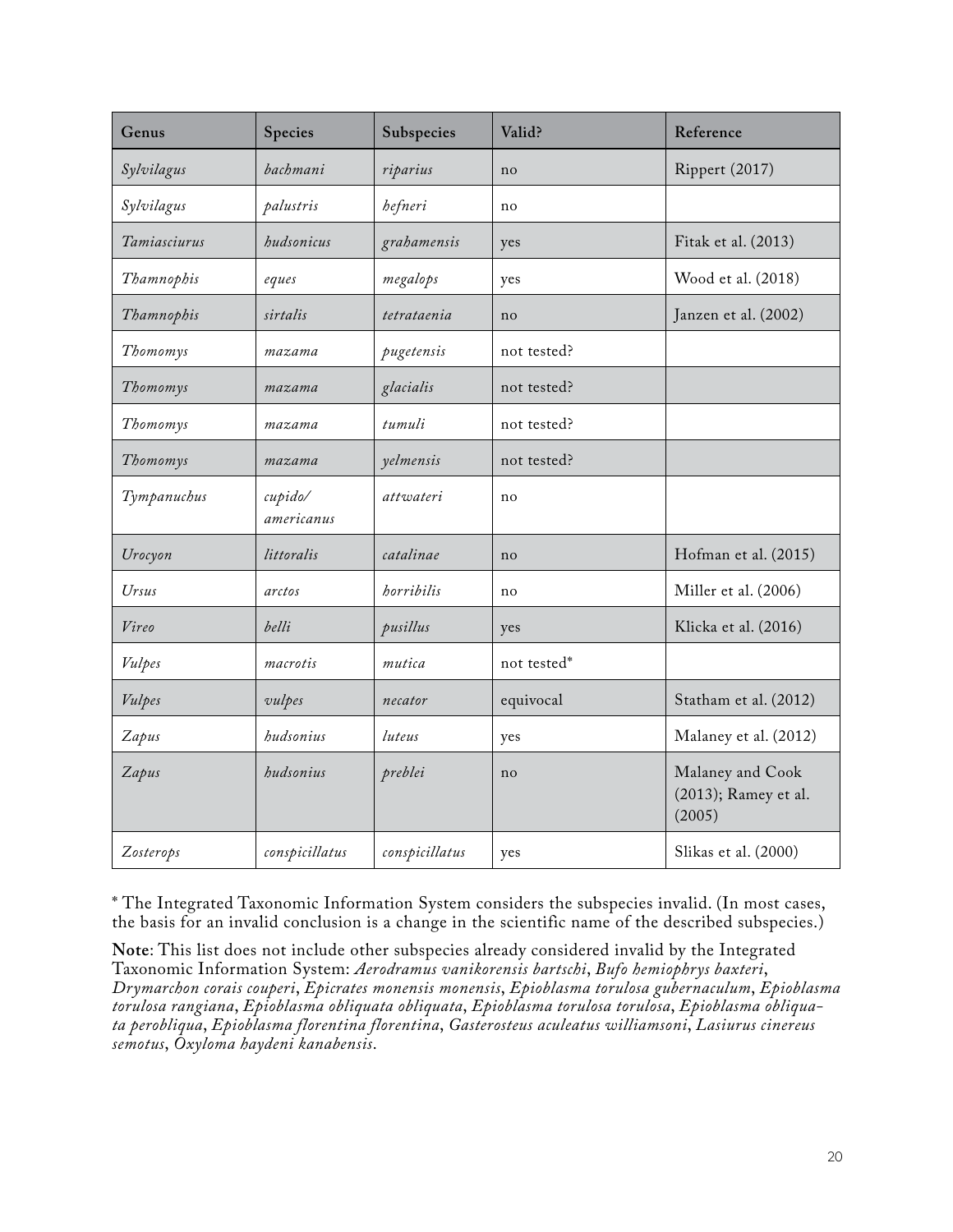# **Appendix A:**

## **Further Review of Additional Examples of Subspecies Studies**

Morphological characters can provide evidence of evolutionary independence in the form of diagnostic character states (e.g., different coloration or shapes). An example from entomology involves Spomer (2004), who described a new subspecies of the tiger beetle *Cicindela nevadica*. Spomer (2004) used standard methods of specimen examination and describes character variation among specimens ascribed to the new subspecies. He describes head coloration as "color coppery but greenish reflections sometimes absent; greenish reflections often present at posterior vertex." He describes other features as "anterior sulcus with or without green reflectance, posterior sulcus usually without green reflectance. Elytra. Color coppery (88%) or coppery with green reflectance (12%); pits with green or blue reflectance except on maculations; humeral edge with blue or green reflectance in most (94%) specimens; scutellum coppery (55%) or with blue or green reflectance (45%); maculation wide to very wide, occupying up to nearly 70% of the surface area."

As can be seen from these descriptions, the documentation provides no quantitative morphological analyses, but instead provides qualitative descriptions of morphological tendencies without specifying discrete or diagnostic characters. A related species, the Salt Creek tiger beetle (*Cicindela nevadica lincolniana*), is listed as an endangered species and occurs only in the Salt Creek area outside Lincoln, Nebraska [https://fws.gov/species/salt-creek-tiger-beetle-cicindela-nevadica-lincolniana.](https://fws.gov/species/salt-creek-tiger-beetle-cicindela-nevadica-lincolniana) Unfortunately, there are no published molecular assessments of this subspecies, yet it is listed and critical habitat has been assigned.

In an example from ichthyology, Craig et al. (2017) describe seven new subspecies of the banded knifefish (*Gymnotus carapo*) and write that the new subspecies are defined on the basis of "significant, but not diagnostic, differences among specimens" and that in their opinion their results "support the use of the subspecies, but not the species, rank to recognize and name these regionally delimited taxonomic entities." Thus, in the cases of beetles and fish, the authors opt for the idea that something evolutionarily interesting is flagged by the subspecies category.

Some modern molecular studies examine genetic diversity within a subspecies but do not compare genetic characteristics to adjacent subspecies to verify distinctiveness (Miller et al. 2015). For example, Storfer et al. (2014) studied multiple populations of the narrowly distributed *Ambystoma tigrinum stebbinsi* using microsatellite DNA. They note that past studies have suggested introgression, and in ponds thought to contain hybrids, they deliberately excluded individuals from other putative subspecies, thereby negating any valid test of the distinctiveness of *A*. *t*. *stebbinsi*. Hendricks et al. (2020) compared populations from within *Dipodomys merriami parvus*, finding significant genetic differentiation, but did not make comparisons with other populations or subspecies. We downloaded the data for this species from GenBank, including *D*. *m*. *parvus*, and found that the latter does not form a clade.

Some modern tests are not yet complete. For example, Arbogast (1999) compared mtDNA from flying squirrels (*Glacomys sabrinus*, *G*. *volans*), including the federally listed *G*. *s. coloratus* from the Appalachians. Of the three individuals of *G*. *s*. *coloratus*, two were genetically apart from other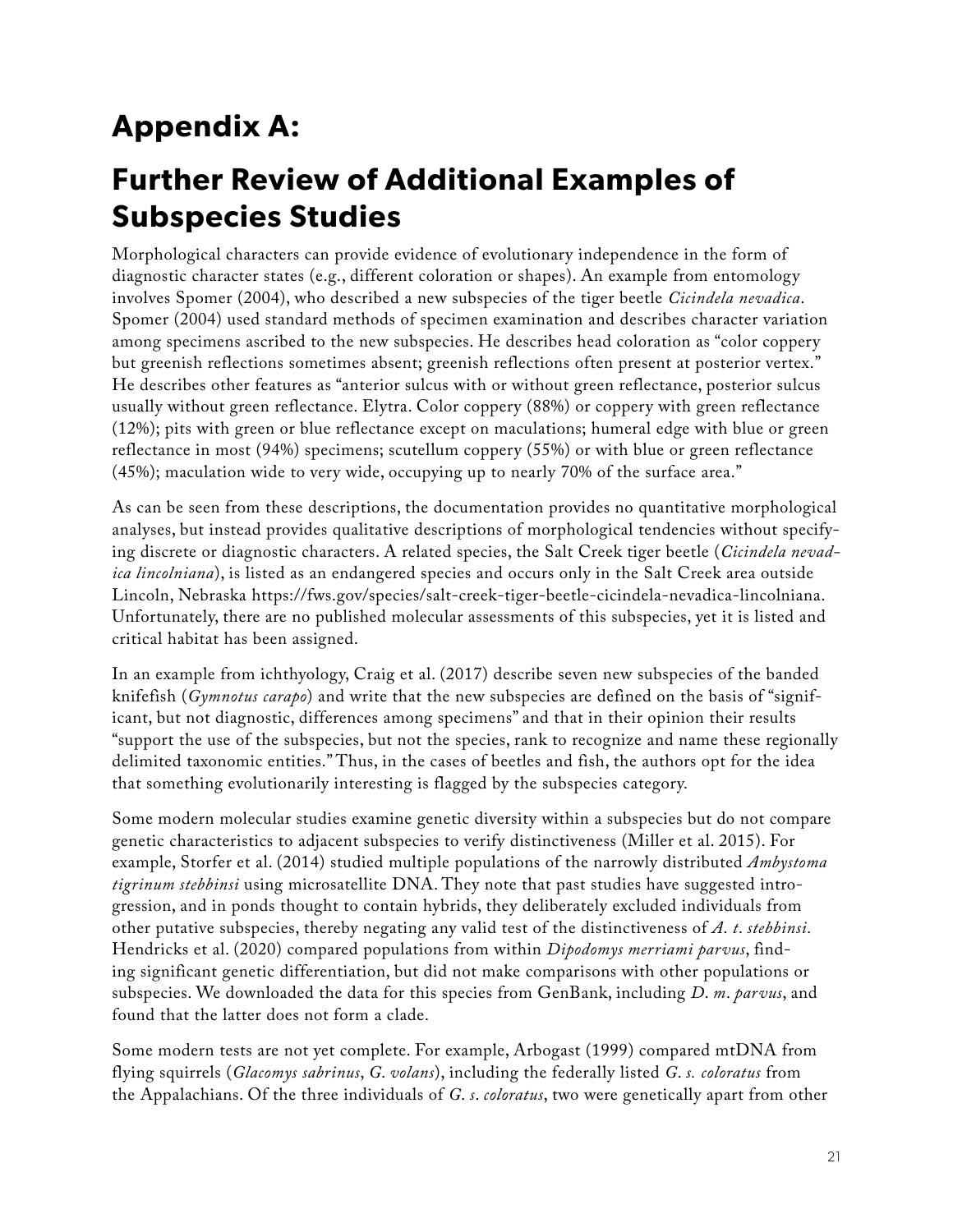samples, whereas one was phylogenetically more closely related to an individual from Michigan. However, in GenBank, we found five individuals, which clustered together in a phylogenetic analysis (Zink, unpubl. data). Although more samples are needed, *G*. *s*. *coloratus* would appear to merit conservation status.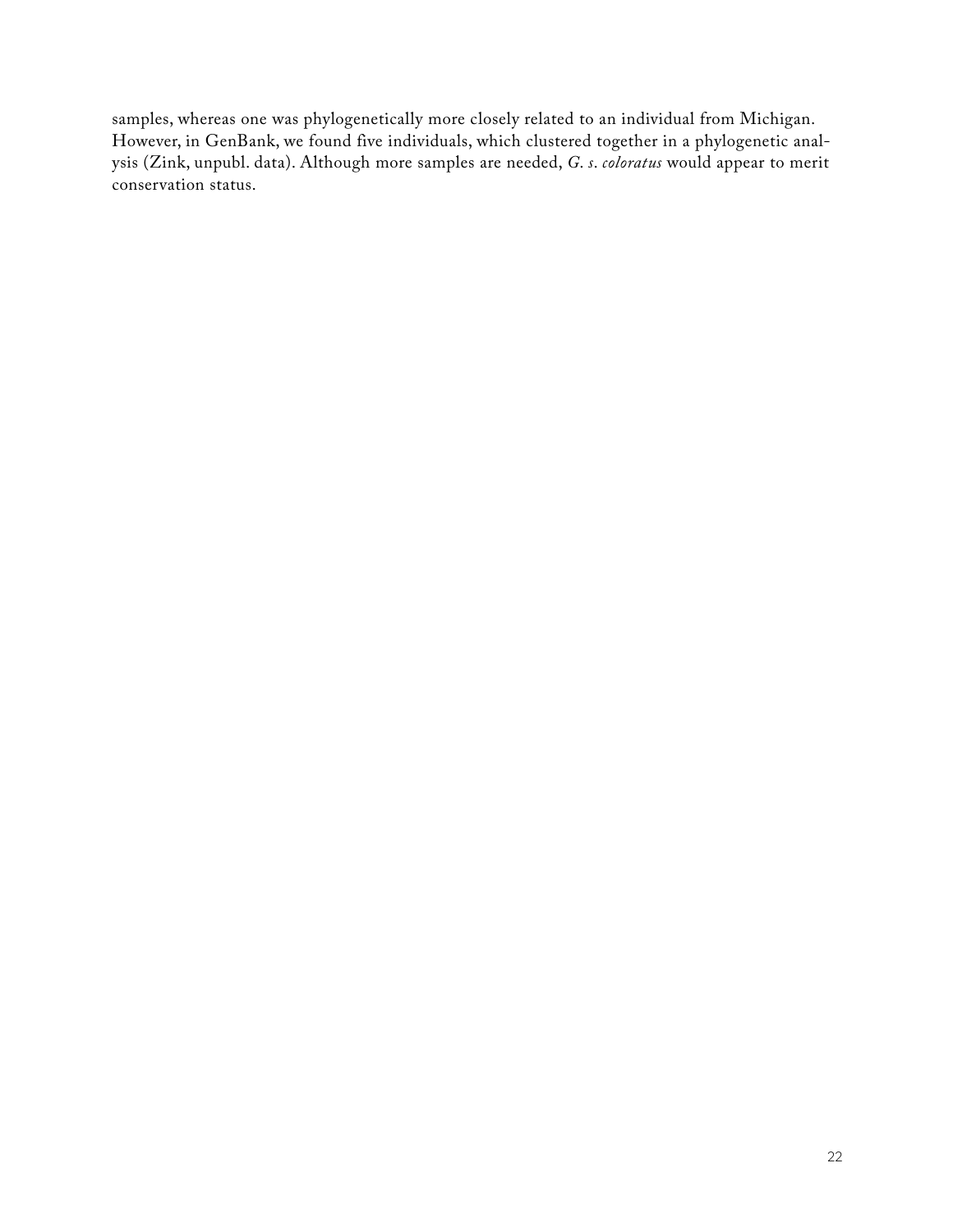### **References**

- American Ornithologists' Union. 1957. *The check-list of North American birds*, fifth ed. Baltimore, Maryland, Amer. Ornith. Union.
- Arbogast, B. S. (1999). Mitochondrial DNA phylogeography of the New World flying squirrels (*Glaucomys*): implications for Pleistocene biogeography. *Journal of Mammalogy*, 80(1), 142–155.
- Avise, J. C. (1992). Molecular population structure and the biogeographic history of a regional fauna: a case history with lessons for conservation biology. *Oikos*, 62–76.
- Avise, J. C., Nelson, W. S. (1989). Molecular genetic relationships of the extinct dusky seaside sparrow. *Science*, 243(4891), 646–648.
- Bangs, M. R., Douglas, M. R., Chafin, T. K., Douglas, M. E. (2020). Gene flow and species delimitation in fishes of western North America: flannelmouth (*Catostomus latipinnis*) and bluehead sucker (*C. Pantosteus discobolus*). *Ecology and Evolution*, 10(13), 6477–6493.
- Barrowclough, G. F. (1982). Geographic variation, predictiveness, and subspecies. *The Auk*, 99, 601–603.
- Barrowclough, G. F., Cracraft, J., Klicka, J., Zink, R. M. (2016). How many kinds of birds are there and why does it matter? *PLoS One*, 11(11), e0166307.
- Barrowclough, G. F., Groth, J. G., Mertz, L. A., Gutiérrez, R. J. (2006). Genetic structure of Mexican Spotted Owl (*Strix occidentalis lucida*) populations in a fragmented landscape. *The Auk*, 123(4), 1090–1102.
- Barrowclough, G. F., Gutiérrez, R. J., Groth, J. G., Lai, J. E., Rock, D. F. (2011). The hybrid zone between northern and California spotted owls in the Cascade–Sierran suture zone. *The Condor*, 113(3), 581–589.
- Benedict, B. D., Castellanos, A. A., Light, J. E. (2019). Phylogeographic assessment of the Heermann's kangaroo rat (*Dipodomys heermanni*). *Journal of Mammalogy*, 100(1), 72–91.
- Braby, M. F., Eastwood, R., Murray, N. (2012). The subspecies concept in butterflies: has its application in taxonomy and conservation biology outlived its usefulness?. *Biological Journal of the Linnean Society*, 106(4), 699–716.
- Branch, L. C., Clark, A. M., Moler, P. E., Bowen, B. W. (2003). Fragmented landscapes, habitat specificity, and conservation genetics of three lizards in Florida scrub. *Conservation Genetics*, 4(2), 199–212.
- Brown, V. A., Brooke, A., Fordyce, J. A., McCracken, G. F. (2011). Genetic analysis of populations of the threatened bat *Pteropus mariannus*. *Conservation Genetics*, 12(4), 933–941.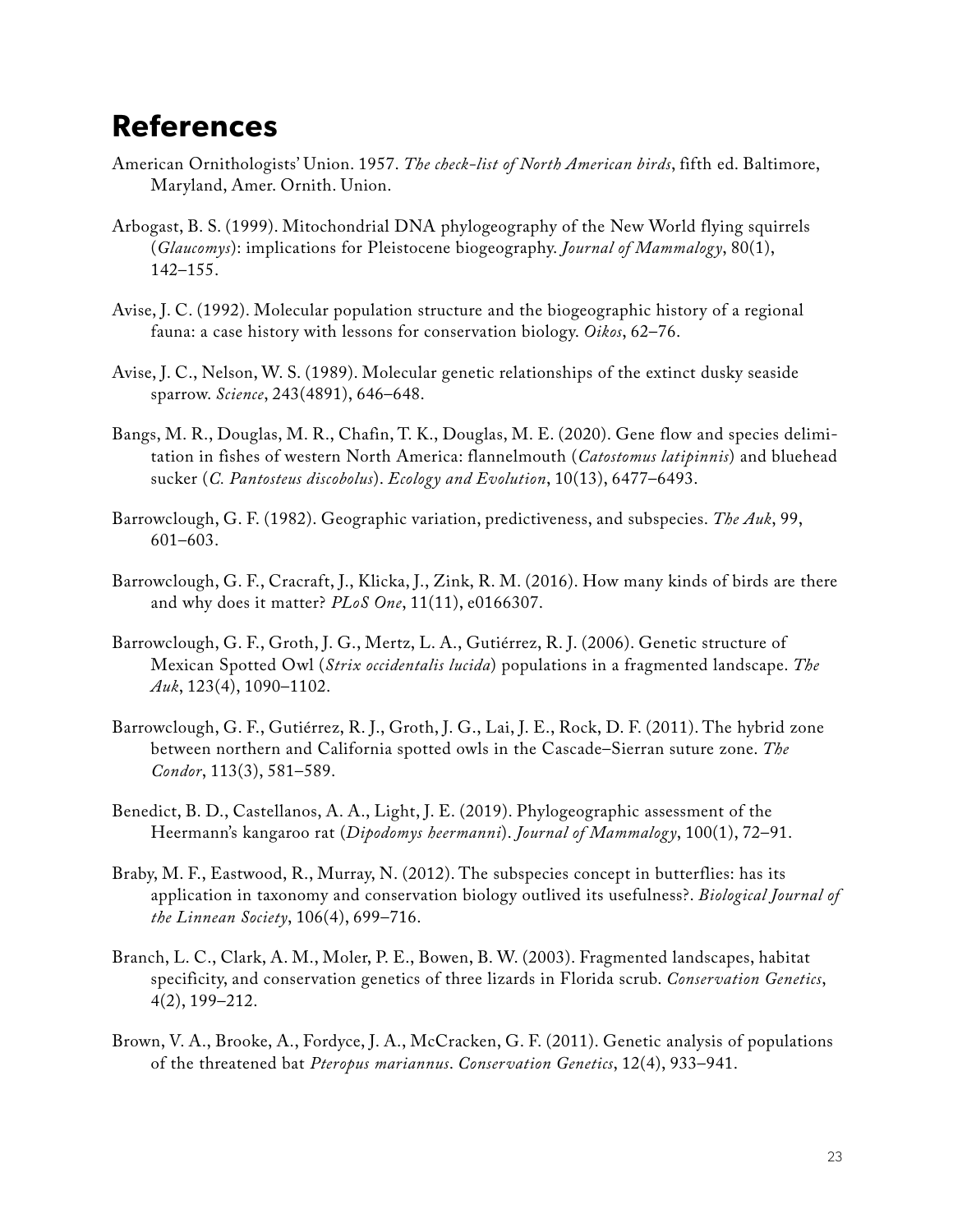- Buchalski, M. R., Sacks, B. N., Gille, D. A., Penedo, M. C. T., Ernest, H. B., Morrison, S. A., Boyce, W. M. (2016). Phylogeographic and population genetic structure of bighorn sheep (*Ovis canadensis*) in North American deserts. *Journal of Mammalogy*, 97(3), 823–838.
- Buehler, D. M., Baker, A. J., Piersma, T. (2006). Reconstructing palaeoflyways of the late Pleistocene and early Holocene red knot *Calidris canutus*. *Ardea -Wageningen-*, 94(3), 485–498.
- Bulgin, N. L., Gibbs, H. L., Vickery, P., Baker, A. J. (2003). Ancestral polymorphisms in genetic markers obscure detection of evolutionarily distinct populations in the endangered Florida grasshopper sparrow (*Ammodramus savannarum floridanus*). *Molecular Ecology*, 12(4), 831–844.
- Burbrink, F. T., Crother, B. I., Murray C. M., Smith, B. T., Ruane, S., Myers, E. A., Pyron, R. A. Empirical and philosophical problems with the subspecies rank. *Ecology and Evolution*, in press.
- Byerly, P. A. (2021). *Ecology and Conservation Genomics of Roseate Terns in North America* (Doctoral dissertation, University of Louisiana at Lafayette).
- Caballero, I. C., Ashley, M. V. (2011). Genetic analysis of the endemic island loggerhead shrike, *Lanius ludovicianus anthonyi*. *Conservation Genetics*, 12(6), 1485–1493.
- Campbell, D. C., Piller, K. R. (2017). Let's jump in: a phylogenetic study of the Great Basin springfishes and poolfishes, *Crenichthys* and *Empetrichthys* (Cyprinodontiformes: Goodeidae). *PLoS One*, 12(10), e0185425.
- Catanach, T. A., Halley, M. R., Allen, J. M., Johnson, J. A., Thorstrom, R., Palhano, S., Thunder, C. P., Gallardo, J. C., Weckstein, J. D. (2021). Systematics and conservation of an endemic radiation of *Accipiter* hawks in the Caribbean islands. *The Auk*, 138(3), ukab041.
- Colgan, D. J., Soheili, S. (2008). Evolutionary lineages in *Emballonura* and *Mosia* bats (Mammalia: Microchiroptera) from the southwestern Pacific. *Pacif ic Science*, 62(2), 219–232.
- Courchamp, F., Jaric, I., Albert, C., Meinard, Y., Ripple, W. J., Chapron, G. (2018). The paradoxical extinction of the most charismatic animals. *PLoS Biology*, 16(4), p.e2003997.
- Cracraft, J. (1983). Species concepts and speciation analysis. In *Current ornithology* (pp. 159–187). Springer, New York, NY.
- Craig, J. M., Crampton, W. G., Albert, J. S. (2017). Revision of the polytypic electric fish *Gymnotus carapo* (Gymnotiformes, Teleostei), with descriptions of seven subspecies. *Zootaxa*, 4318(3), 401–438.
- Cronin, M. A., Cánovas, A., Bannasch, D. L., Oberbauer, A. M., Medrano, J. F. (2015). Wolf subspecies: reply to Weckworth et al. and Fredrickson et al. *Journal of Heredity*, 106(4), 417–419.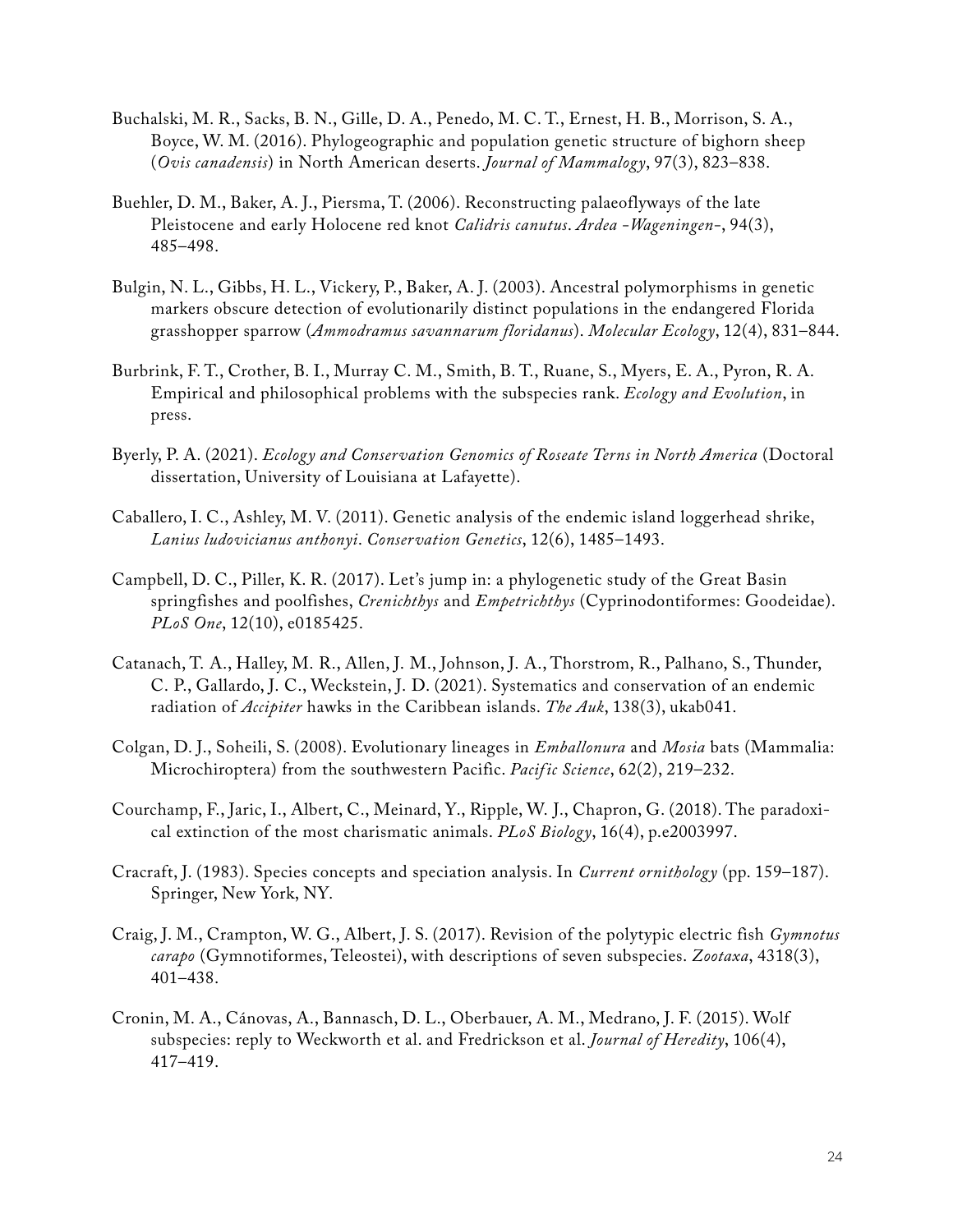- Degner, J. F., Stout, I. J., Roth, J. D., Parkinson, C. L. (2007). Population genetics and conservation of the threatened southeastern beach mouse (*Peromyscus polionotus niveiventris*): subspecies and evolutionary units. *Conservation Genetics*, 8(6), 1441–1452.
- De Moya, R. S., Savage, W. K., Tenney, C., Bao, X., Wahlberg, N., Hill, R. I. (2017). Interrelationships and diversification of *Argynnis* Fabricius and *Speyeria* Scudder butterflies. *Systematic Entomology*, 42(4), 635–649.
- de Queiroz, K. (2007). Species concepts and species delimitation. *Systematic Biology*, 56(6), 879–886.
- Draheim, H. M., Miller, M. P., Baird, P., Haig, S. M. (2010). Subspecific status and population genetic structure of Least Terns (*Sternula antillarum*) inferred by mitochondrial DNA control-region sequences and microsatellite DNA. *The Auk*, 127(4), 807–819.
- Drovetski, S. V., Pearson, S. F., Rohwer, S. (2005). Streaked horned lark *Eremophila alpestris strigata* has distinct mitochondrial DNA. *Conservation Genetics*, 6(6), 875–883.
- Dupuis, J. R., Geib, S. M., Osborne, K. H., Rubinoff, D. (2020). Genomics confirms surprising ecological divergence and isolation in an endangered butterfly. *Biodiversity and Conservation*, 29(6), 1897–1921.
- Dupuis, J. R., Oliver, J. C., Brunet, B. M., Longcore, T., Johnson, J. J., Sperling, F. A. (2018). Genomic data indicate ubiquitous evolutionary distinctiveness among populations of California metalmark butterflies. *Conservation Genetics*, 19(5), 1097–1108.
- Fitak, R. R., Koprowski, J. L., Culver, M. (2013). Severe reduction in genetic variation in a montane isolate: the endangered Mount Graham red squirrel (*Tamiasciurus hudsonicus grahamensis*). *Conservation Genetics*, 14(6), 1233–1241.
- Fleischer, R. C., Slikas, B., Beadell, J., Atkins, C., Mcintosh, C. E., Conant, S. (2007). Genetic variability and taxonomic status of the Nihoa and Laysan Millerbirds. *The Condor*, 109(4), 954–962.
- Fredrickson, R. J., Hedrick, P. W., Wayne, R. K., vonHoldt, B. M., Phillips, M. K. (2015). Mexican wolves are a valid subspecies and an appropriate conservation target. *Journal of Heredity*, 106(4), 415–416.
- Girard, P., Takekawa, J. Y., Beissinger, S. R. (2010). Uncloaking a cryptic, threatened rail with molecular markers: origins, connectivity and demography of a recently-discovered population. *Conservation Genetics*, 11(6), 2409–2418.
- Gompert, Z., Nice, C. C., Fordyce, J. A., Forister, M. L., Shapiro, A. M. (2006). Identifying units for conservation using molecular systematics: the cautionary tale of the Karner blue butterfly. *Molecular Ecology*, 15(7), 1759–1768.
- Gordon, E. R., Butt, N., Rosner‐Katz, H., Binley, A. D., Bennett, J. R. (2020). Relative costs of conserving threatened species across taxonomic groups. *Conservation Biology*, 34(1), 276–281.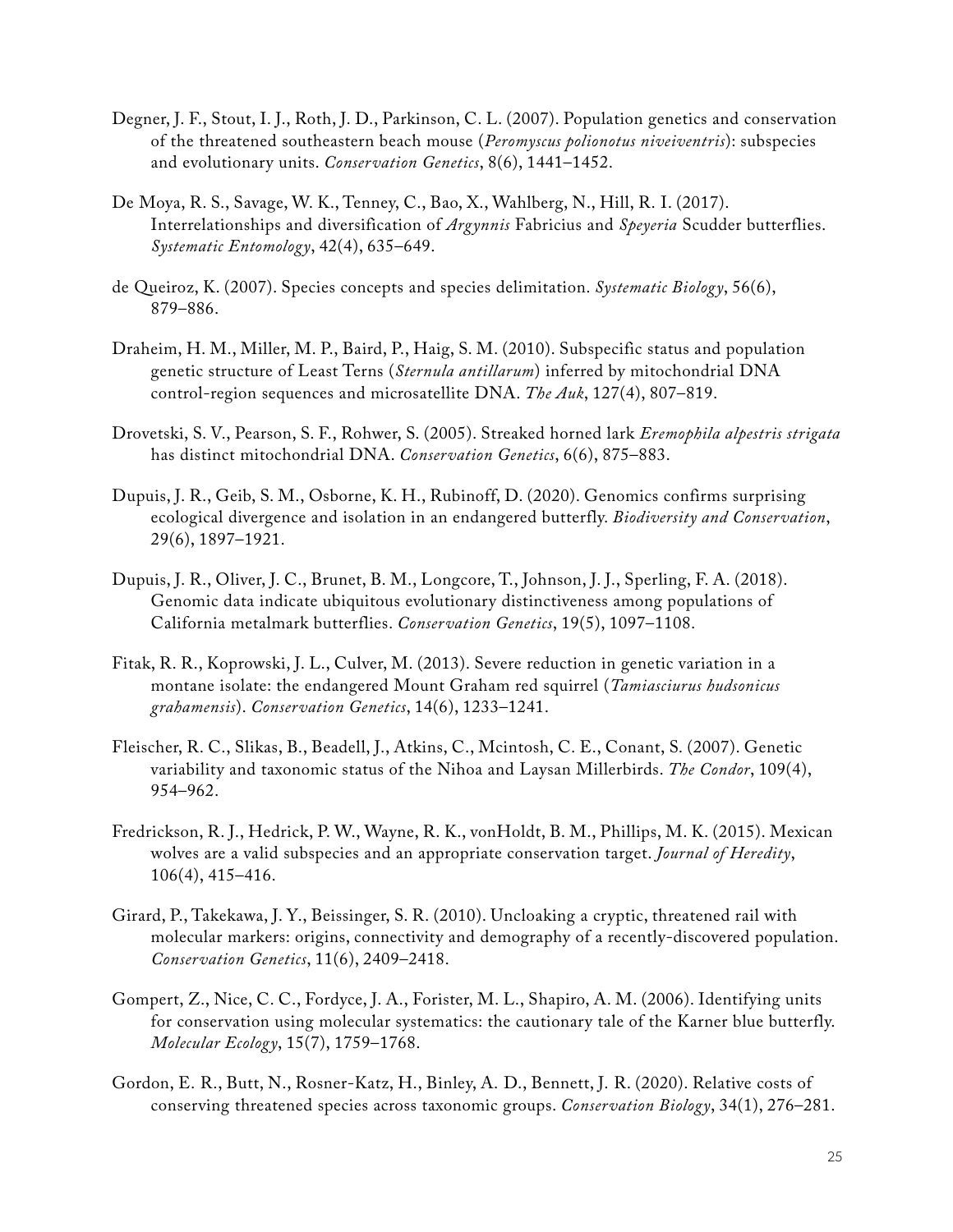- Gordon, R. (2018). Whatever the cost of the Endangered Species Act, it's huge. Competitive Enterprise Institute, No. 247. [https://cei.org/sites/default/files/Robert\\_Gordon\\_-](https://cei.org/sites/default/files/Robert_Gordon_-_%E2%80%9CWhatever_the_Cost%E2%80%9D_of_the_Endan) [\\_%E2%80%9CWhatever\\_the\\_Cost%E2%80%9D\\_of\\_the\\_Endangered\\_Species\\_Act%2C\\_](https://cei.org/sites/default/files/Robert_Gordon_-_%E2%80%9CWhatever_the_Cost%E2%80%9D_of_the_Endan) [It%E2%80%99s\\_Huge.pdf](https://cei.org/sites/default/files/Robert_Gordon_-_%E2%80%9CWhatever_the_Cost%E2%80%9D_of_the_Endan)
- Haas, S. E., Kimball, R. T. (2009). Genetic divergence among snail kite subspecies: implications for the conservation of the endangered Florida Snail Kite (*Rostrhamus sociabilis*). *Ibis*, 151, 181–185.
- Haig, S. M., Beever, E. A., Chambers, S. M., Draheim, H. M., Dugger, B. D., Dunham, S., Elliott‐ Smith, E., Fontaine, J. B., Kesler, D. C., Knaus, B. J., Lopes, I. F. (2006). Taxonomic considerations in listing subspecies under the US Endangered Species Act. *Conservation Biology*, 20(6), 1584–1594.
- Hamm, C. A., Rademacher, V., Landis, D. A., Williams, B. L. (2014). Conservation genetics and the implication for recovery of the endangered Mitchell's satyr butterfly, *Neonympha mitchellii mitchellii*. *Journal of Heredity*, 105(1), 19–27.
- Hendricks, S., Navarro, A. Y., Wang, T., Wilder, A., Ryder, O. A., Shier, D. M. (2020). Patterns of genetic partitioning and gene flow in the endangered San Bernardino kangaroo rat (*Dipodomys merriami parvus*) and implications for conservation management. *Conservation Genetics*, 21(5), 819–833.
- Hofman, C. A., Rick, T. C., Hawkins, M. T. R., Funk, W. C., Ralls, K., Boser, C. L., Collins, P. W., et al. (2015). Mitochondrial genomes suggest rapid evolution of dwarf California Channel Islands foxes (*Urocyon littoralis*). *PLoS One*, 10(2), e0118240.
- Holycross, A. T., Douglas, M. E. (2007). Geographic isolation, genetic divergence, and ecological non-exchangeability define ESUs in a threatened Sky-Island rattlesnake. *Biological Conservation*, 134(1), 142–154.
- Jackson, D. J., Cook, J. A. (2020). A precarious future for distinctive peripheral populations of meadow voles (*Microtus pennsylvanicus*). *Journal of Mammalogy*, 101(1), 36–51.
- Jackson, J. D. U., Bruford, M. W., Székely, T., DaCosta, J. M., Sorenson, M. D., Russo, I. R. M., Maher, K. H., Cruz-López, M., Galindo-Espinosa, D., Palacios, E., De Sucre-Medrano, A. E. (2020). Population differentiation and historical demography of the threatened snowy plover *Charadrius nivosus* (Cassin, 1858). *Conservation Genetics*, 21(3), 387–404.
- Janzen, F. J., Krenz, J. G., Haselkorn, T. S., Brodie, E. D., Jr., Brodie, E. D., III (2002). Molecular phylogeography of common garter snakes (*Thamnophis sirtalis*) in western North America: implications for regional historical forces. *Molecular Ecology*, 11(9), 1739–1751.
- Jordan, S., Simon, C., Polhemus, D. (2003). Molecular systematics and adaptive radiation of Hawaii's endemic damselfly genus *Megalagrion* (Odonata: Coenagrionidae). *Systematic Biology*, 52(1), 89–109.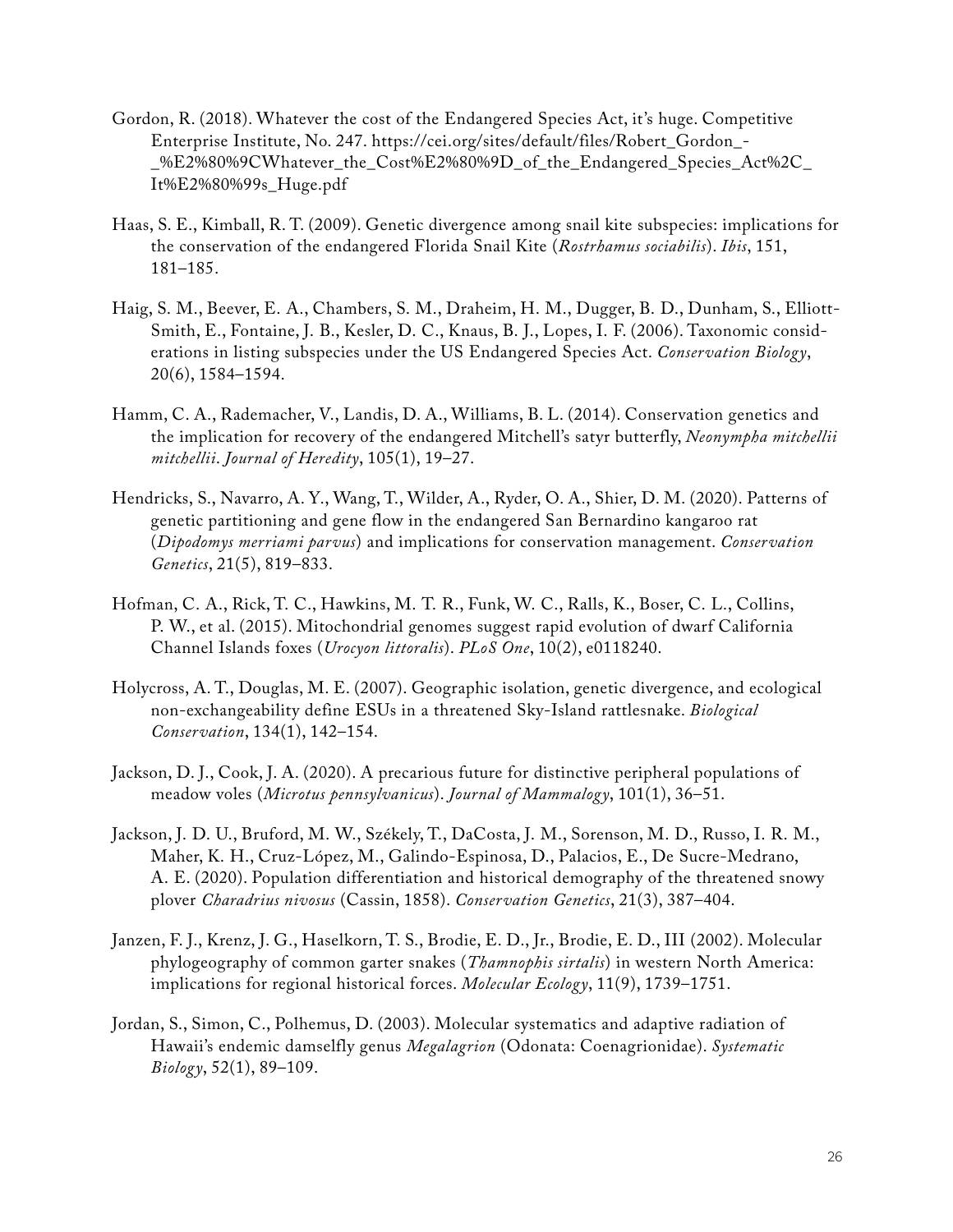- Karin, B. R., Cicero, C., Koo, M. S., Bowie, R. C. (2018). The role of history and ecology as drivers of song divergence in Bell's and sagebrush sparrows (*Artemisiospiza*, Aves: Passerellidae). *Biological Journal of the Linnean Society*, 125(2), 421–440.
- Klicka, L. B., Kus, B. E., Title, P. O., Burns, K. J. (2016). Conservation genomics reveals multiple evolutionary units within Bell's Vireo (*Vireo bellii*). *Conservation Genetics*, 17(2), 455–471.
- Klimova, A., Munguia-Vega, A., Hoffman, J. I., Culver, M. (2014). Genetic diversity and demography of two endangered captive pronghorn subspecies from the Sonoran Desert. *Journal of Mammalogy*, 95(6), 1263–1277.
- Klütsch, C. F., Manseau, M., Wilson, P. J. (2012). Phylogeographical analysis of mtDNA data indicates postglacial expansion from multiple glacial refugia in woodland caribou (*Rangifer tarandus caribou*). *PLoS One*, 7(12), e52661.
- Larson, S., Gagne, R. B., Bodkin, J., Murray, M. J., Ralls, K., Bowen, L., Leblois, R., et al. (2021). Translocations maintain genetic diversity and increase connectivity in sea otters, *Enhydra lutris*. *Marine Mammal Science*, 37(4), 1475–1497.
- Leopold, A. (1989). *A Sand County Almanac, and Sketches Here and There*. USA: Oxford University Press.
- Luo, A., Ling, C., Ho, S. Y., Zhu, C. D. (2018). Comparison of methods for molecular species delimitation across a range of speciation scenarios. *Systematic Biology*, 67(5), 830–846.
- Mahoney, S. M., Reudink, M. W., Pasch, B., Theimer, T. C. (2020). Song but not plumage varies geographically among Willow Flycatcher *Empidonax traillii* subspecies. *Journal of Avian Biology*, 51(12).
- Malaney, J. L., Cook, J. A. (2013). Using biogeographical history to inform conservation: the case of Preble's meadow jumping mouse. *Molecular Ecology*, 22(24), 6000–6017.
- Malaney, J. L., Demboski, J. R., Cook, J. A. (2017). Integrative species delimitation of the widespread North American jumping mice (Zapodinae). *Molecular Phylogenetics and Evolution*, 114, 137–152.
- Malaney, J. L., Frey, J. K., Cook, J. A. (2012). The biogeographic legacy of an imperilled taxon provides a foundation for assessing lineage diversification, demography and conservation genetics. *Diversity and Distributions*, 18(7), 689–703.
- Maldonado, J. E., Vilà, C., Wayne, R. K. (2001). Tripartite genetic subdivisions in the ornate shrew (*Sorex ornatus*). *Molecular Ecology*, 10(1), 127–147.
- Maley, J. M., Brumfield, R. T. (2013). Mitochondrial and next-generation sequence data used to infer phylogenetic relationships and species limits in the Clapper/King Rail complex *R. longirostris*/*R. elegans*. *The Condor*, 115(2), 316–329.

Mallet, J. (2007). Subspecies, semispecies, superspecies. *Encyclopedia of Biodiversity*, 5, 523–526.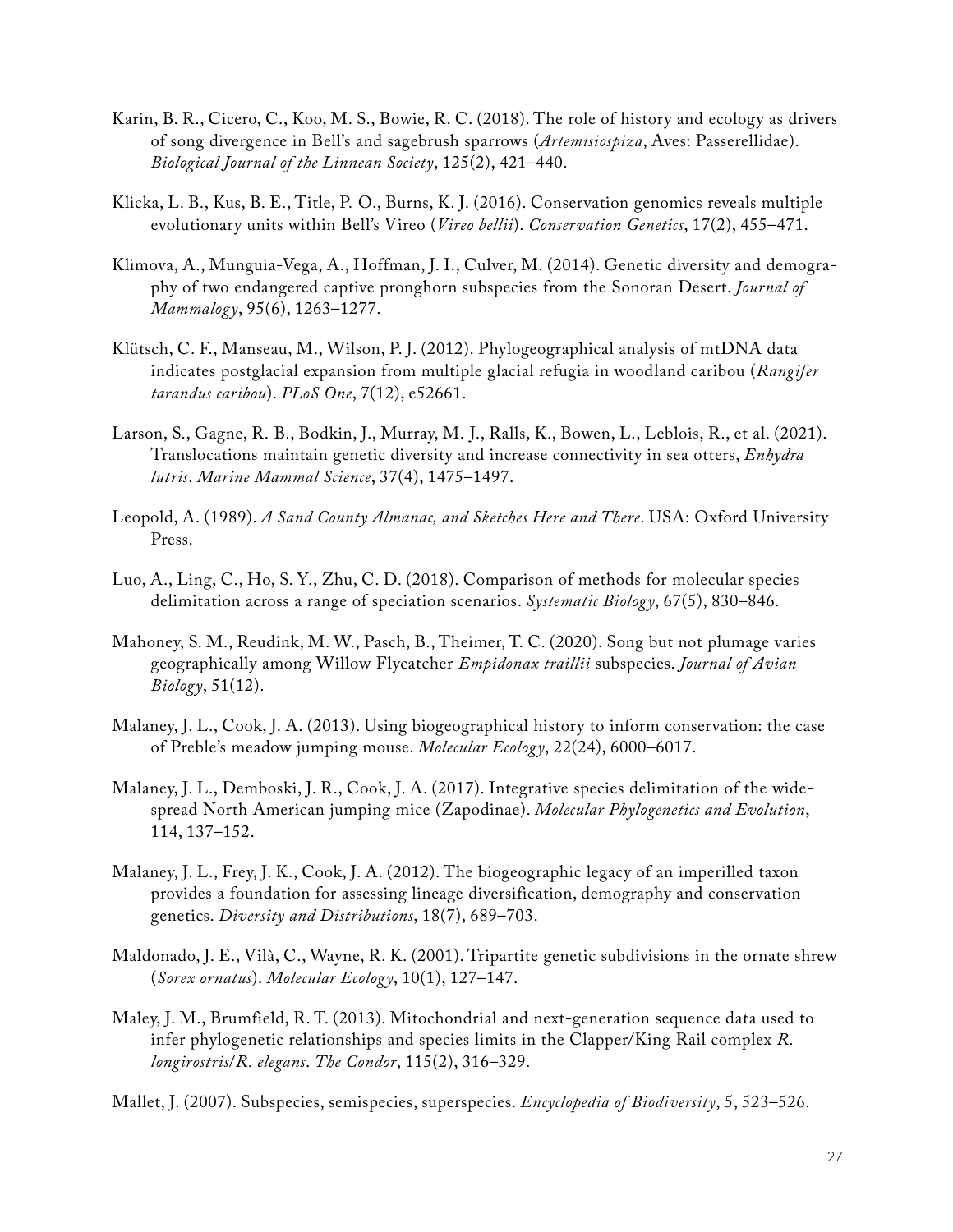- Martin, A. P. (2010). The conservation genetics of Ash Meadows pupfish populations: I. the Warm Springs pupfish *Cyprinodon nevadensis pectoralis*. *Conservation Genetics*, 11(5), 1847–1857.
- Matocq, M. D., Kelly, P. A., Phillips, S. E., Maldonado, J. E. (2012). Reconstructing the evolutionary history of an endangered subspecies across the changing landscape of the Great Central Valley of California. *Molecular Ecology*, 21(24), 5918–5933.
- Mayr, E., (1970). *Populations, species, and evolution: an abridgment of animal species and evolution*  (Vol. 19). Harvard University Press.
- McHugh, A., Bierzychudek, P., Greever, C., Marzulla, T., Van Buskirk, R., Binford, G. (2013). A molecular phylogenetic analysis of *Speyeria* and its implications for the management of the threatened *Speyeria zerene hippolyta*. *Journal of Insect Conservation*, 17(6), 1237–1253.
- McCormack, J. E., and J. M. Maley (2015). Interpreting negative results with taxonomic and conservation implications: Another look at the distinctness of coastal California Gnatcatchers. *The Auk* 132: 380–388.
- Metcalf, J. L., Stowell, S. L., Kennedy, C. M., Rogers, K. B., McDonald, D., Epp, J., Keepers, K., Cooper, A., Austin, J. J., Martin, A. P. (2012). Historical stocking data and 19th century DNA reveal human-induced changes to native diversity and distribution of cutthroat trout. *Molecular Ecology*, 21(21), 5194–5207.
- Miller, C. R., Waits, L. P., Joyce, P. (2006). Phylogeography and mitochondrial diversity of extirpated brown bear (*Ursus arctos*) populations in the contiguous United States and Mexico. *Molecular Ecology*, 15(14), 4477–4485.
- Miller, M. P., Mullins, T. D., Haig, S. M. (2016). *Genetic diversity and population structure in the threatened Oregon silverspot butterfly* (Speyeria zerene hippolyta) *in western Oregon and northwestern California—Implications for future translocations and the establishment of new populations: US Geological Survey Open-File Report,* 2016–1162, [http://dx.doi.org/10.3133/](http://dx.doi.org/10.3133/ofr20161162) [ofr20161162](http://dx.doi.org/10.3133/ofr20161162).
- Miller, M. P., Mullins, T. D., Haig, S. M., Takano, L., Garcia, K. (2015). Genetic structure, diversity, and interisland dispersal in the endangered Mariana Common Moorhen (*Gallinula chloropus guami*). *The Condor*, 117(4), 660–669.
- Nagarajan, R. P., Goodbla, A., Graves, E., Baerwald, M., Holyoak, M., Schreier, A. (2020). Non-invasive genetic monitoring for the threatened valley elderberry longhorn beetle. *PloS One*, 15(1), e0227333.
- National Academies of Sciences, Engineering, and Medicine (2019). *Evaluating the Taxonomic Status of the Mexican Gray Wolf and the Red Wolf*. Washington, DC: The National Academies Press. [https://doi.org/10.17226/25351.](https://doi.org/10.17226/25351)
- Neuwald, J. L. (2010). Population isolation exacerbates conservation genetic concerns in the endangered Amargosa vole, *Microtus californicus scirpensis*. *Biological Conservation*, 143(9), 2028–2038.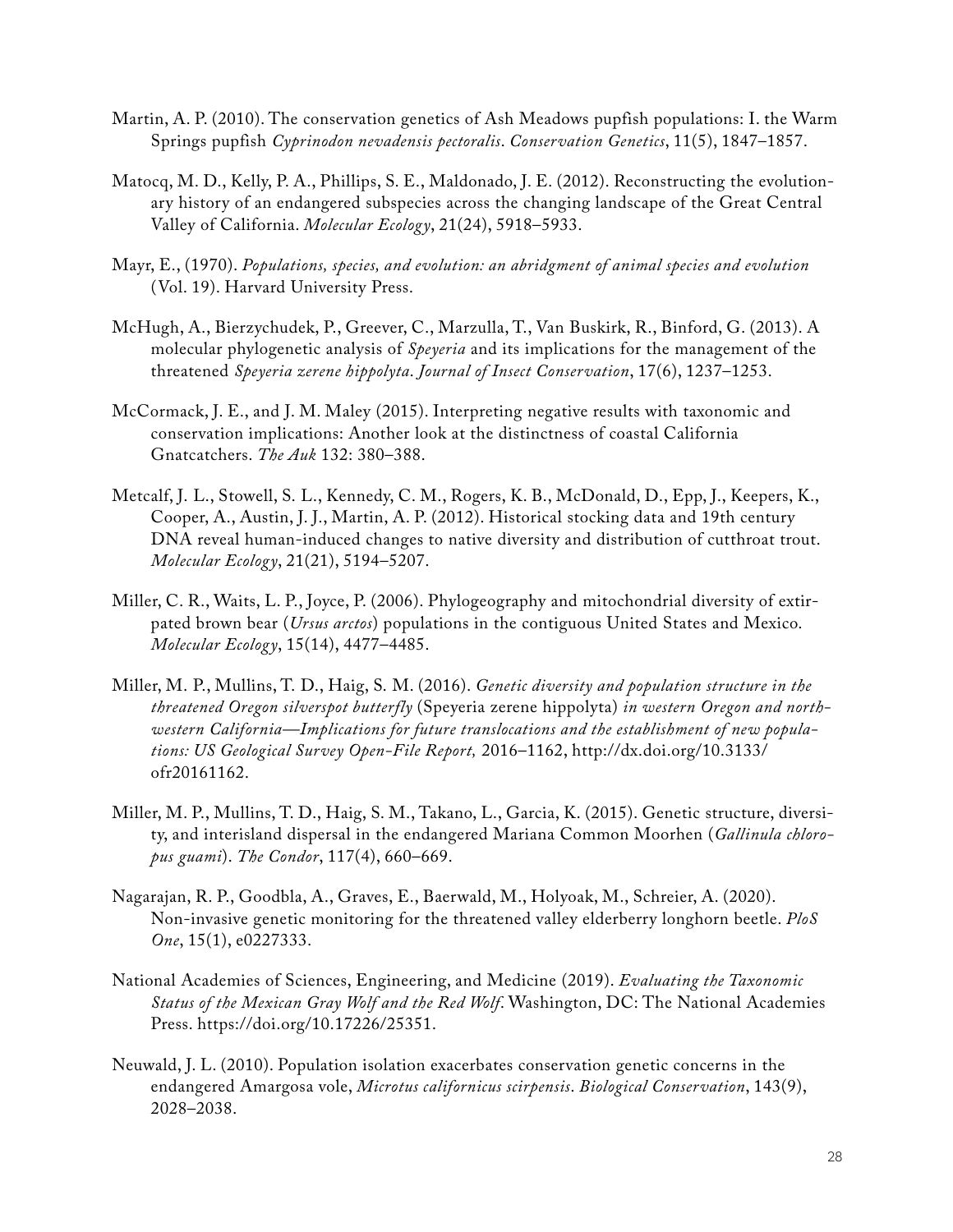- Nikolakis, Z. L., Orton, R. W., Crother, B. I. (2022). Fine‐scale population structure within an Eastern Nearctic snake complex (*Pituophis melanoleucus*). *Zoologica Scripta*, 51(2), 133–146.
- Patten, M. A., Remsen, J. V., Jr. (2017). Complementary roles of phenotype and genotype in subspecies delimitation. *Journal of Heredity*, 108(4), 462–464.
- Patton, J. L., Williams, D. F., Kelly, P. A., Cypher, B. L., Phillips, S. E. (2019). Geographic variation and evolutionary history of *Dipodomys nitratoides* (Rodentia: Heteromyidae), a species in severe decline. *Journal of Mammalogy*, 100(5), 1546–1563.
- Pertoldi, C., Tokarska, M., Wójcik, J. M., Kawałko, A., Randi, E., Kristensen, T. N., Loeschcke, V., et al. (2010). Phylogenetic relationships among the European and American bison and seven cattle breeds reconstructed using the BovineSNP50 Illumina genotyping BeadChip. *Acta Theriologica*, 55(2), 97–108.
- Phillimore, A. B., Owens, I. P. (2006). Are subspecies useful in evolutionary and conservation biology?. *Proceedings of the Royal Society B: Biological Sciences*, 273(1590), 1049–1053.
- Phillips, A. R. (1948). Geographic variation in *Empidonax traillii*. *The Auk*, 65, 507–514.
- Piaggio, A. J., Jeffers, J. (2013). On the edge: A genetic assessment of *Aplodontia rufa* from the edge of their distribution. *Western North American Naturalist*, 73(4), 485–496.
- Piaggio, A. J., Navo, K. W., Stihler, C. W. (2009). Intraspecific comparison of population structure, genetic diversity, and dispersal among three subspecies of Townsend's big-eared bats, *Corynorhinus townsendii townsendii*, *C*. *t*. *pallescens*, and the endangered *C. t. virginianus*. *Conservation Genetics*, 10(1), 143–159.
- Piaggio, A. J., Perkins, S. L. (2005). Molecular phylogeny of North American long-eared bats (Vespertilionidae: *Corynorhinus*): inter- and intraspecific relationships inferred from mitochondrial and nuclear DNA sequences. *Molecular Phylogenetics and Evolution*, 37(3), 762–775.
- Proshek, B., Dupuis, J. R., Engberg, A., Davenport, K., Opler, P. A., Powell, J. A., Sperling, F. A. (2015). Genetic evaluation of the evolutionary distinctness of a federally endangered butterfly, Lange's metalmark. *BMC Evolutionary Biology*, 15(1), 1–15.
- Ramey, R. R., Liu, H. P., Epps, C. W., Carpenter, L. M., Wehausen, J. D. (2005). Genetic relatedness of the Preble's meadow jumping mouse (*Zapus hudsonius preblei*) to nearby subspecies of *Z*. *hudsonius* as inferred from variation in cranial morphology, mitochondrial DNA and microsatellite DNA: implications for taxonomy and conservation. *Animal Conservation Forum*, 8(3), 329–346.
- Remsen, J. V., Jr. (2005). Pattern, process, and rigor meet classification. *The Auk*, 122(2), 403–413.
- Richmond, J. Q., Wood, D. A., Swaim, K. E., Fisher, R. N., Vandergast, A. G. (2016). Historical habitat barriers prevent ring-like genetic continuity throughout the distribution of threatened Alameda striped racers (*Coluber lateralis euryxanthus*). *Herpetologica*, 72(3), 202–213.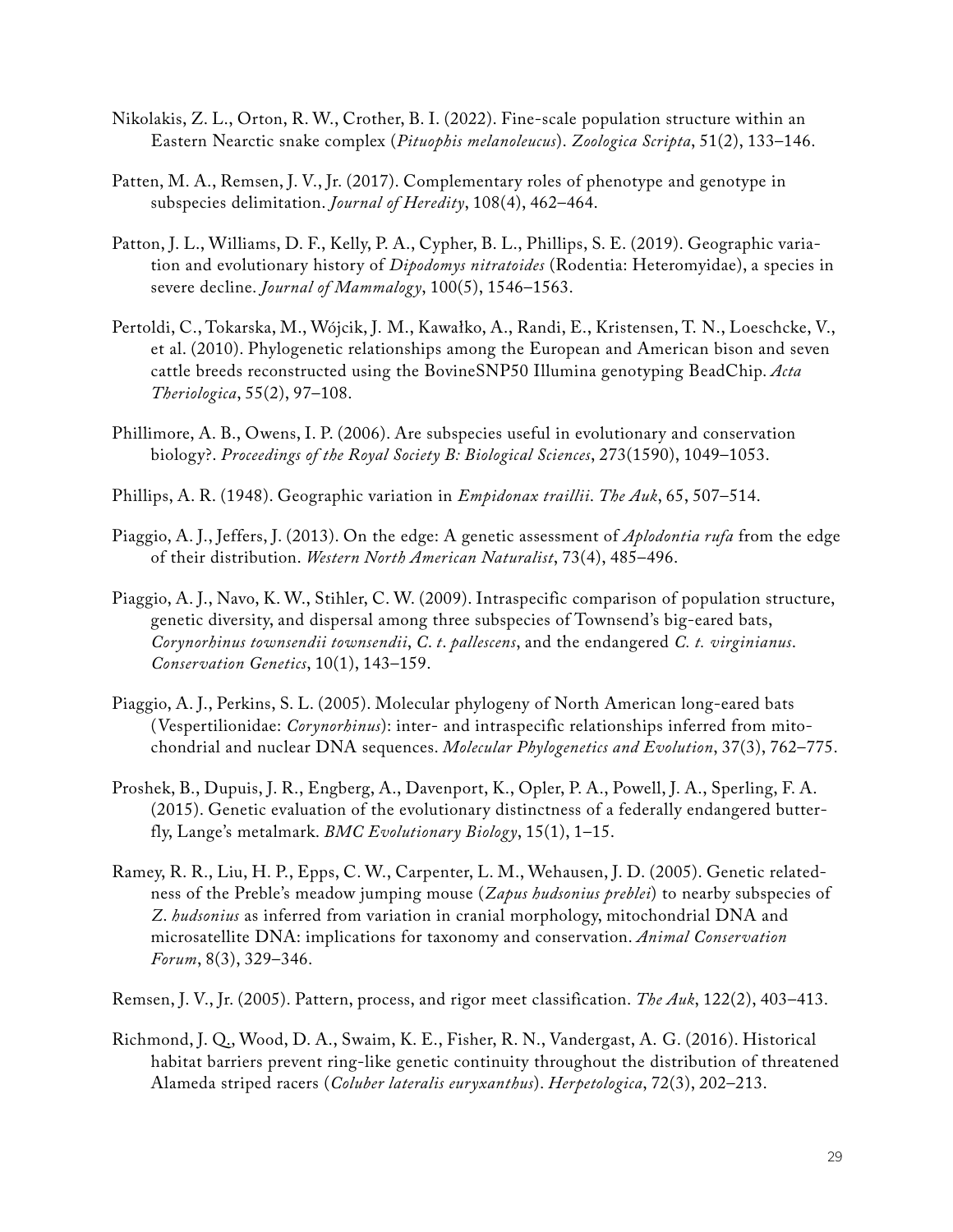- Rippert, J. S. (2017). *Population Genetics and Functional Connectivity of the Riparian Brush Rabbit (*Sylvilagus bachmani riparius*): Implications for the Conservation of an Endangered Lagomorph* (Doctoral dissertation, University of Nevada, Reno).
- Rising, J. D. (2001). Geographic variation in size and shape of Savannah sparrows (*Passerculus sandwichensis*). *Studies in Avian Biology*, 23, 1–65.
- Rogers, S. O., Watson, B. T., Neves, R. J. (2001). Life history and population biology of the endangered tan riffleshell (*Epioblasma florentina walkeri*) (Bivalvia: Unionidae). *Journal of the North American Benthological Society*, 20(4), 582–594.
- Ruegg, K., Anderson, E. C., Somveille, M., Bay, R. A., Whitfield, M., Paxton, E. H., Smith, T. B. (2021). Linking climate niches across seasons to assess population vulnerability in a migratory bird. *Global Change Biology*, 27(15), 3519–3531.
- Ruiz-García, M., Pinedo-Castro, M. (2013). Population genetics and phylogeographic analyses of the jaguarundi (*Puma yagouaroundi*) by means of three mitochondrial markers: the first molecular population study of this species. *Molecular Population Genetics, Phylogenetics, Evolutionary Biology and Conservation of the Neotropical Carnivores*. New York: Nova Science Publishers, 245–288.
- Saglam, I. K., Prince, D. J., Meek, M., Ali, O. A., Miller, M. R., Peacock, M., Neville, H., et al. (2017). Genomic analysis reveals genetic distinctiveness of the Paiute cutthroat trout *Oncorhynchus clarkii seleniris*. *Transactions of the American Fisheries Society*, 146(6), 1291–1302.
- Saremi, N. F., Supple, M. A., Byrne, A., Cahill, J. A., Coutinho, L. L., Dalén, L., Figueiró, H. V., et al. (2019). Puma genomes from North and South America provide insights into the genomic consequences of inbreeding. *Nature Communications*, 10(1), 1–10.
- Sennett, G. B. (1879). Further notes on the ornithology of the Lower Grande of Texas, from observations made during the spring of 1878. *Bulletin of the United States Geographical Survey*, 5, 371–440.
- Shiraiwa, K., Cong, Q., Grishin, N. V. (2014). A new Heraclides swallowtail (Lepidoptera, Papilionidae) from North America is recognized by the pattern on its neck. *Zookeys*, 468, 85.
- Slikas, B., Jones, I. B., Derrickson, S. R., Fleischer, R. C. (2000). Phylogenetic relationships of Micronesian White-eyes based on mitochondrial sequence data. *The Auk*, 117(2), 355–365.
- Spomer, S. M. (2004). A new subspecies of *Cicindela ne*vadica LeConte (Coleoptera: Carabidae: Cicindelinae) from the badlands of South Dakota. *The Coleopterists Bulletin*, 58(3), 409–412.
- Statham, M. J., Rich, A. R., Lisius, S. K., Sacks, B. N. (2012). Discovery of a remnant population of Sierra Nevada red fox (*Vulpes vulpes necator*). *Northwest Science*, 86, 122–132.
- Storfer, A., Mech, S. G., Reudink, M. W., Lew, K. (2014). Inbreeding and strong population subdivision in an endangered salamander. *Conservation Genetics*, 15(1), 137–151.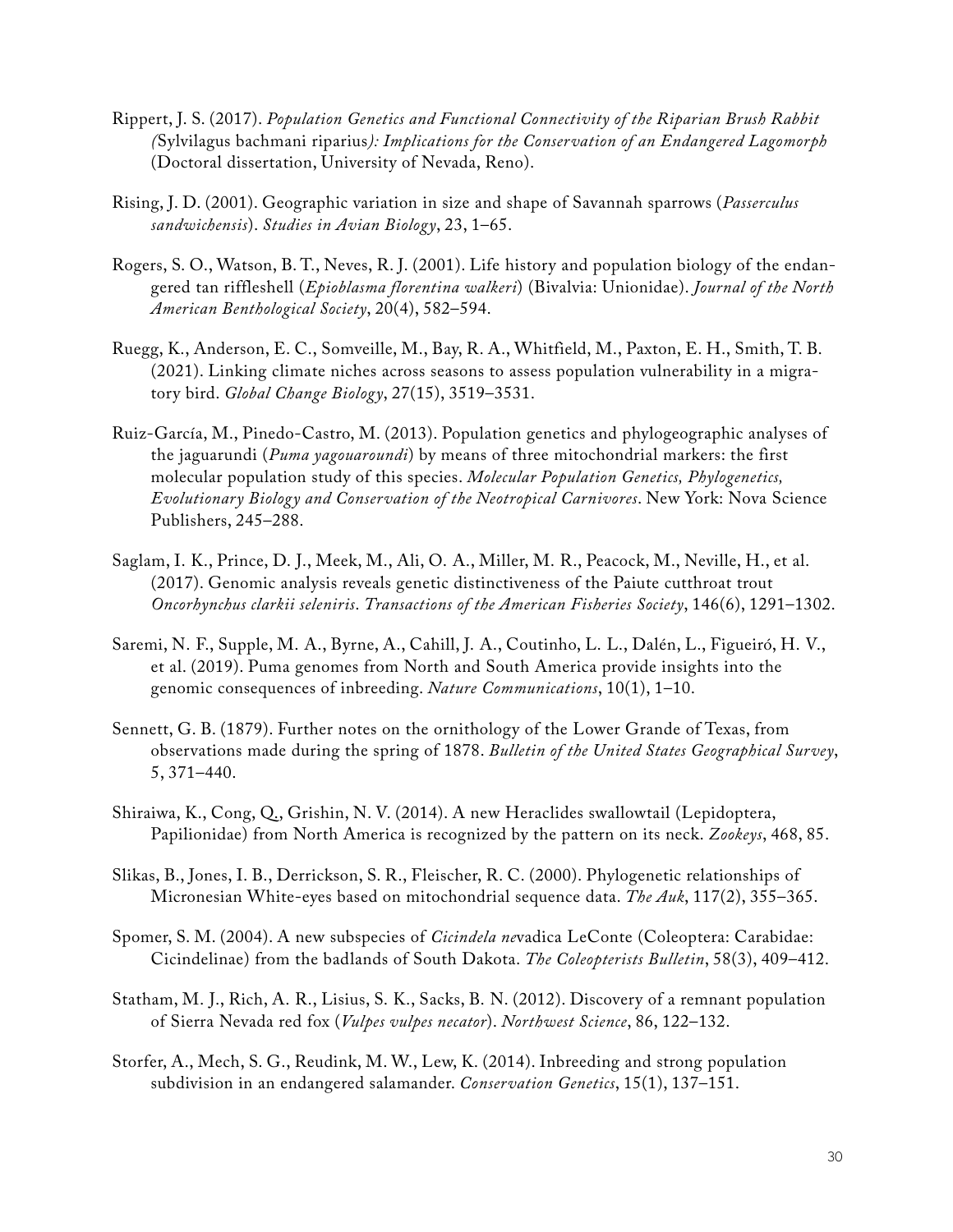- Swei, A., Brylski, P. V., Spencer, W. D., Dodd, S. C., Patton, J. L. (2003). Hierarchical genetic structure in fragmented populations of the little pocket mouse (*Perognathus longimembris*) in southern California. *Conservation Genetics*, 4(4), 501–514.
- Taylor, B.L., Perrin, W.F., Reeves, R.R., Rosel, P.E., Wang, J.Y., Cipriano, F., Scott Baker, C. and Brownell Jr, R.L. (2017). Why we should develop guidelines and quantitative standards for using genetic data to delimit subspecies for data‐poor organisms like cetaceans. *Marine Mammal Science*, 33(S1), 12–26.
- Tonione, M., Johnson, J. R., Routman, E. J. (2011). Microsatellite analysis supports mitochondrial phylogeography of the hellbender (*Cryptobranchus alleganiensis*). *Genetica*, 139(2), 209–219.
- Tursi, R. M., Hughes, P. T., Hoffman, E. A. (2013). Taxonomy versus phylogeny: evolutionary history of marsh rabbits without hopping to conclusions. *Diversity and Distributions*, 19(2), 120–133.
- Vandergast, A. G., Kus, B. E., Preston, K. L., Barr, K. R. (2019). Distinguishing recent dispersal from historical genetic connectivity in the coastal California gnatcatcher. *Scientific Reports*, 9(1), 1–12.
- Vázquez‐Miranda, H., Griffin, J.A., Sheppard, J.M., Herman, J.M., Rojas‐Soto, O. and Zink, R.M., 2017. Morphological and molecular evolution and their consequences for conservation and taxonomy in the Le Conte's Thrasher *Toxostoma lecontei*. *Journal of Avian Biology*, 48(7) 941–954.
- Vázquez-Miranda, H., Zink, R. M., and Pinto, B. J. (2022). Comparative phylogenomic patterns in the Baja California avifauna, their conservation implications, and the stages in lineage divergence. *Molecular Phylogenetics and Evolution*, 171, 107466.
- Villanova, V. (2015). Genetic Structure and Demographic Analysis of Key Deer (*Odocoileus virginianus clavium*). *Electronic Theses and Dissertations*, 2004–2019. 1435. [https://stars.library.ucf.](https://stars.library.ucf.edu/etd/1435) [edu/etd/1435.](https://stars.library.ucf.edu/etd/1435)
- Vogler, A. P., De Salle, R. (1994). Mitochondrial DNA evolution and the application of the phylogenetic species concept in the *Cicindela dorsalis* complex (Coleoptera: Cicindelidae). *Carabid Beetles: Ecology and Evolution*, Springer Dordrecht, 79–85.
- Weyandt, S. E., van den Bussche, R., Hamilton, M. J., Leslie, D. M. (2005). Unraveling the effects of sex and dispersal: conservation genetics of the endangered Ozark big-eared bat (*Corynorhinus townsendii ingens*). *Journal of Mammalogy*, 85, 140–148.
- Williford, D., Deyoung, R. W., Honeycutt, R. L., Brennan, L. A., Hernández, F., Wehland, E. M., Sands, J. P., Demaso, S. J., Miller, K. S., Perez, R. M. (2014). Contemporary genetic structure of the northern bobwhite west of the Mississippi River. *The Journal of Wildlife Management*, 78(5), 914–929.
- Wilson, E. O., Brown, W. L., Jr. (1953). The subspecies concept and its taxonomic application. *Systematic Zoology*, 2, 97–111.